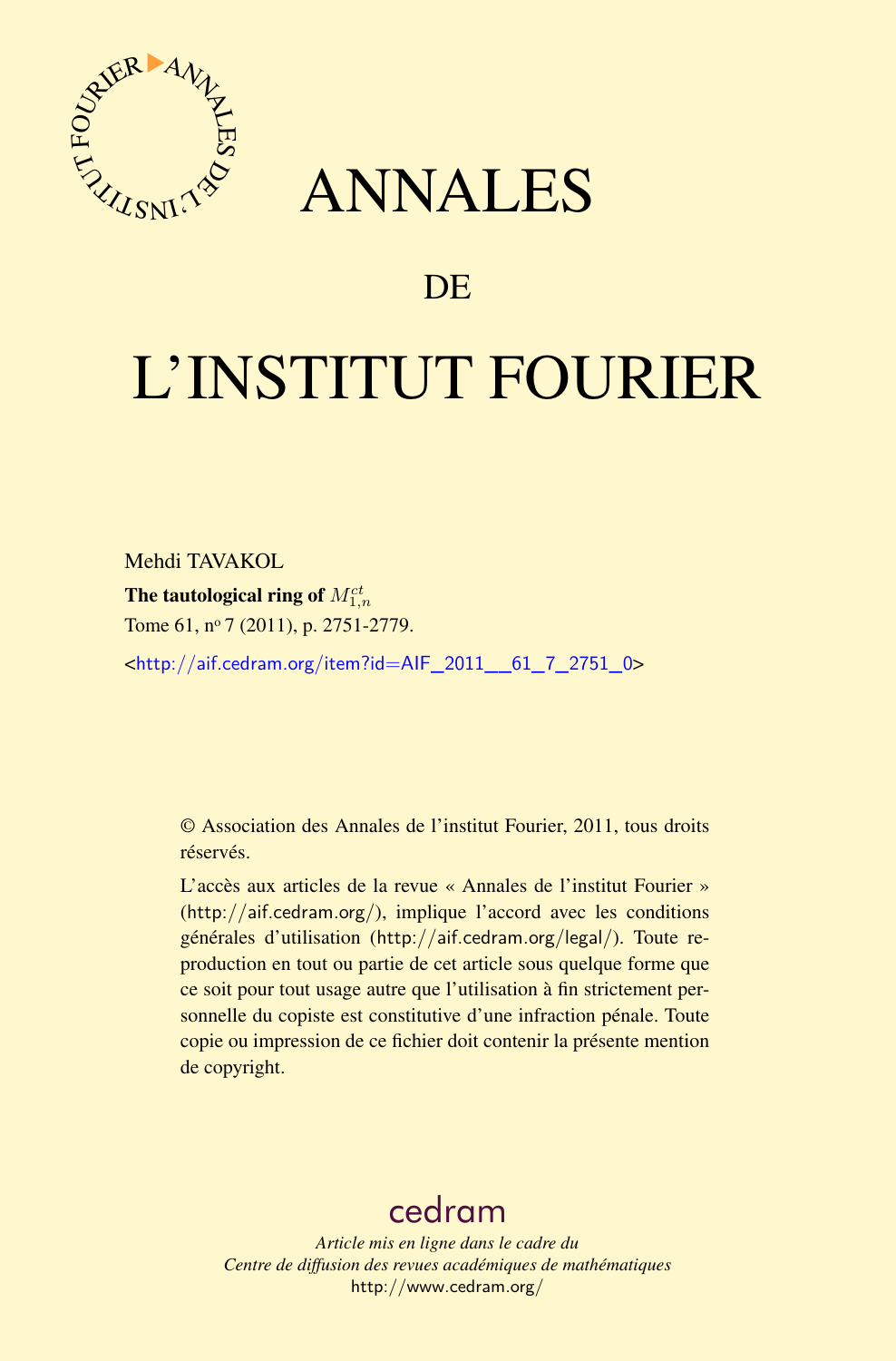Ann. Inst. Fourier, Grenoble **61**, 7 (2011) 2751-2779

## THE TAUTOLOGICAL RING OF  $M_{1,n}^{ct}$

#### **by Mehdi TAVAKOL**

ABSTRACT.  $\qquad$  We describe the tautological ring of the moduli space of stable *n*-pointed curves of genus one of compact type. It is proven that it is a Gorenstein algebra.

Résumé. — Nous décrivons l'anneau tautologique de l'espace des modules des courbes stables de genre un de type compact avec *n* points marqués. On prouve que c'est une algèbre de Gorenstein.

#### **Introduction**

Let  $M_{g,n}^{ct}$  be the moduli space of stable *n*-pointed genus *g* curves of compact type and denote by  $R^*(M_{g,n}^{ct})$  its tautological ring. Here, we study this ring in genus one. It is known that the tautological ring  $R^*(M_{1,n}^{ct})$  is additively generated by boundary cycles, and it is the subalgebra of the Chow ring  $A^*(M_{1,n}^{ct})$  (taken with Q-coefficients throughout) of  $M_{1,n}^{ct}$  generated by divisor classes  $D_I$ , for  $I \subset \{1, \ldots, n\}$  with  $|I| > 1$ . For example, see the appendix of [\[11\]](#page-29-0). Recall that a boundary cycle of  $M^{ct}_{1,n}$  parameterizes stable curves whose dual graphs are trees, and  $D<sub>I</sub>$  is associated to those with one edge, for which *I* is the marking set on the genus zero component. We study this ring to understand the space of relations among the generators. In particular, we prove that the tautological ring is Gorenstein.

We begin this note by recalling the definitions and known facts about the tautological algebras as well as the conjectural structure of them.

In the second section we consider a fixed pointed elliptic curve  $(C; O)$ , and we describe the reduced fiber of the projection  $M_{1,n}^{ct} \rightarrow M_{1,1}^{ct}$  over

Keywords: Moduli of curves, tautological rings.

Math. classification: 14H10, 14C17, 14C25, 14H52.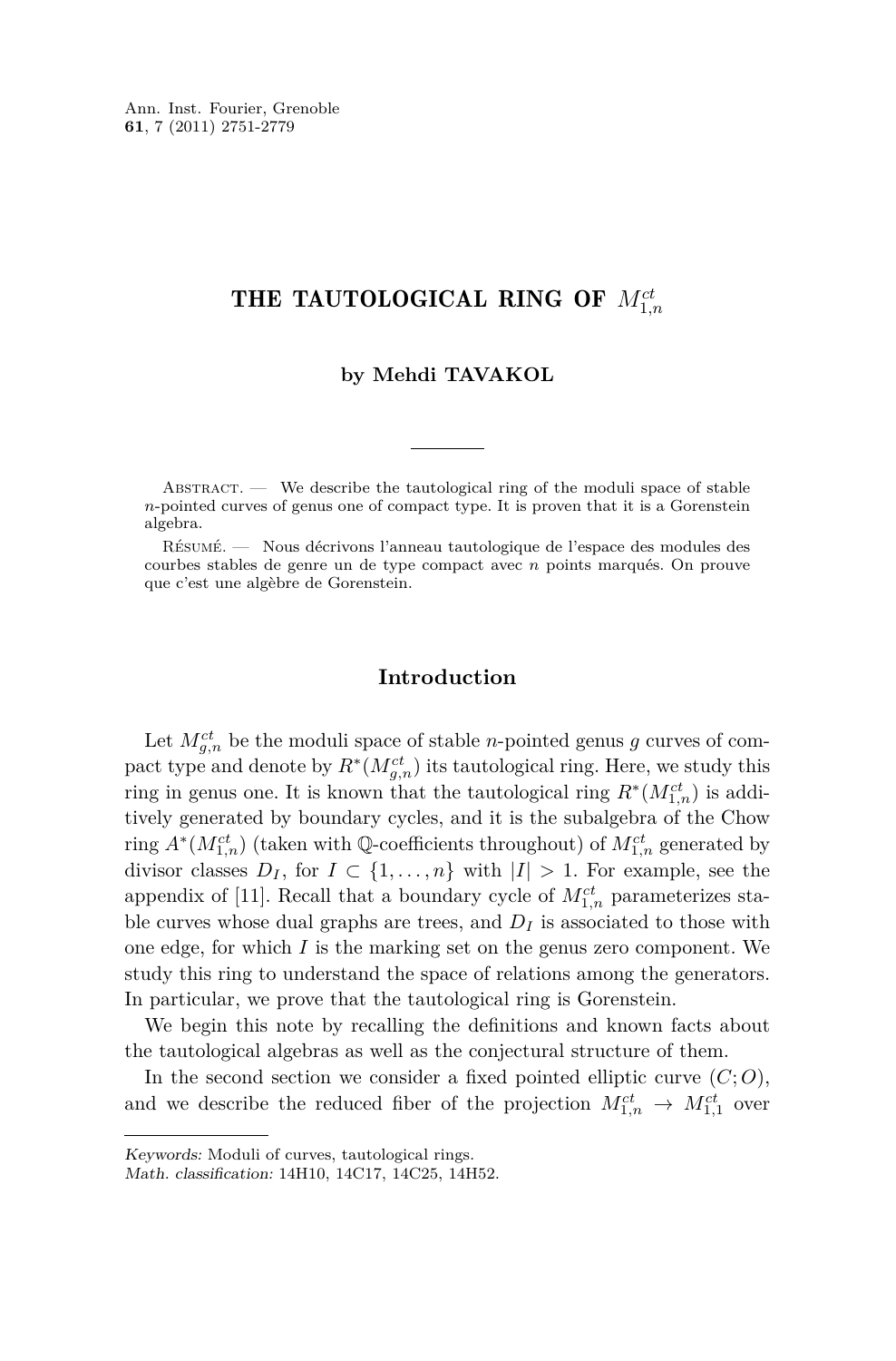<span id="page-2-0"></span> $[(C; O)] \in M_{1,1}^{ct}$ , which is denoted by  $\overline{U}_{n-1}$ , as a sequence of blow-ups of  $C^{n-1}$ . As a result, we get a map

$$
F:\overline{U}_{n-1}\to M_{1,n}^{ct}.
$$

There is a description of the Chow ring  $A^*(\overline{U}_{n-1})$  of  $\overline{U}_{n-1}$  in the third section.

Then we define the tautological ring  $R^*(C^n)$  of  $C^n$  as a subring of its Chow ring  $A^*(C^n)$ . We give a description of the pairing

$$
R^d(C^n) \times R^{n-d}(C^n) \to \mathbb{Q}
$$

for  $0 \leq d \leq n$ . In particular, we will see that this pairing is perfect.

The fifth section starts with the definition of the tautological ring  $R^*(\overline{U}_{n-1})$  of  $\overline{U}_{n-1}$ . It is defined to be the subalgebra of its Chow ring generated by the tautological classes in  $R^*(C^{n-1})$  and the classes of proper transforms of the exceptional divisors introduced in the construction of  $\overline{U}_{n-1}$ . The study of the pairing

$$
R^d(\overline{U}_{n-1}) \times R^{n-1-d}(\overline{U}_{n-1}) \to \mathbb{Q},
$$

for  $0 \leq d \leq n-1$ , shows that it is perfect as well.

In the last section we study the fibers of the map  $F: \overline{U}_{n-1} \to M_{1,n}^{ct}$ , and we will see that the images of the tautological classes in  $M^{ct}_{1,n}$  under the induced pull-back

$$
F^*: A^*(M^{ct}_{1,n}) \to A^*(\overline{U}_{n-1})
$$

are elements of the tautological ring  $R^*(\overline{U}_{n-1})$  of  $\overline{U}_{n-1}$  and hence, it induces a map

$$
R^*(M_{1,n}^{ct}) \to R^*(\overline{U}_{n-1}),
$$

which is denoted by the same letter  $F^*$ , by abuse of notation. Then, we will see that  $F^*$  induces an isomorphism between the tautological rings involved. This gives a description of the ring  $R^*(M_{1,n}^{ct})$  in terms of the generators  $D_I$ 's and the space of relations. This leads us to a proof of the following result:

THEOREM 0.1. — The ring homomorphism  $F^* : R^*(M_{1,n}^{ct}) \to R^*(\overline{U}_{n-1})$ is an isomorphism. In particular, for any  $0 \leq d \leq n-1$ , the pairing

$$
R^d(M_{1,n}^{ct}) \times R^{n-1-d}(M_{1,n}^{ct}) \to \mathbb{Q}
$$

is perfect. In other words,  $R^*(M_{1,n}^{ct})$  is a Gorenstein ring.

Acknowledgments. — The author wishes to thank Carel Faber for introducing this project and useful discussions. The comments of Eduard Looijenga and Rahul Pandharipande are appreciated as well. This research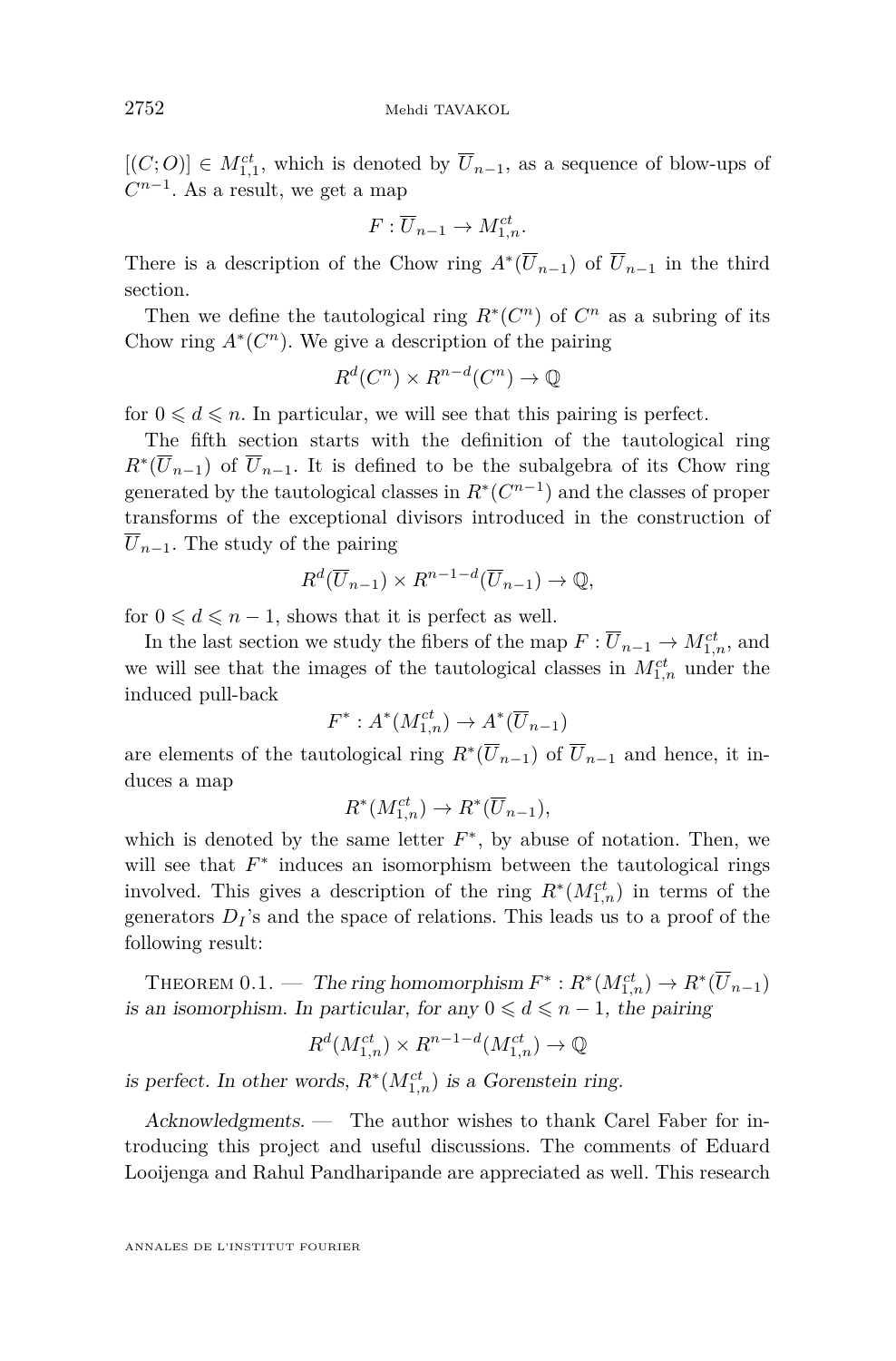<span id="page-3-0"></span>was done during my graduate studies at KTH, the Royal Institute of Technology.

#### **1. Review of known facts and conjectures about the**  $\tanh$   $R^*(M_{g,n}^{ct})$

Let  $\overline{M}_{g,n}$  be the moduli space of stable curves of genus g with n marked points. In [\[8\]](#page-28-0) the system of tautological rings is defined to be the set of smallest Q-subalgebras of the Chow rings,

$$
R^*(\overline{M}_{g,n}) \subset A^*(\overline{M}_{g,n}),
$$

satisfying the following two properties:

• The system is closed under push-forward via all maps forgetting markings:

$$
\pi_*: R^*(\overline{M}_{g,n}) \to R^*(\overline{M}_{g,n-1}).
$$

• The system is closed under push-forward via all gluing maps:

$$
\iota_*: R^*(\overline{M}_{g_1,n_1\cup\{*\}}) \otimes R^*(\overline{M}_{g_2,n_2\cup\{\bullet\}}) \to R^*(\overline{M}_{g_1+g_2,n_1+n_2}),
$$
  

$$
\iota_*: R^*(\overline{M}_{g,n\cup\{*,\bullet\}}) \to R^*(\overline{M}_{g+1,n}),
$$

with attachments along the markings ∗ and •.

The quotient  $R^*(M_{g,n})$  of the tautological ring is defined as the restriction to the open subset  $M_{q,n}$ . In [\[3\]](#page-28-0) it was conjectured that the tautological ring *R*<sup>∗</sup> (*Mg*) is a Gorenstein algebra with socle in degree *g*−2. It was raised as a question in [\[14\]](#page-29-0) whether the tautological ring of  $\overline{M}_{g,n}$  satisfy Poincaré duality and has the Lefschetz property with respect to  $\kappa_1$ , which was known to be ample [\[2\]](#page-28-0). In [\[4\]](#page-28-0) the following conjecture about the tautological ring  $R^*(\overline{M}_{g,n})$  is stated:

CONJECTURE 1.1. —  $R^*(\overline{M}_{g,n})$  is Gorenstein with socle in degree 3*g* − 3 + *n*.

We now define the moduli space  $M_{g,n}^{ct}$  and its tautological ring. To every stable *n*-pointed curve  $(C; x_1, \ldots, x_n)$  there is an associated dual graph. Its vertices correspond to the irreducible components of *C* and edges correspond to intersection of components. Note that self intersection is allowed. The curve *C* is of compact type if its dual graph is a tree, or equivalently, the Jacobian of *C* is an abelian variety. The moduli space  $M_{g,n}^{ct}$  parametrizes stable *n*-pointed curves of genus *g* of compact type. One can also define  $M_{g,n}^{ct}$  as the complement of the boundary divisor  $\Delta_{irr}$  of irreducible singular curves and their degenerations.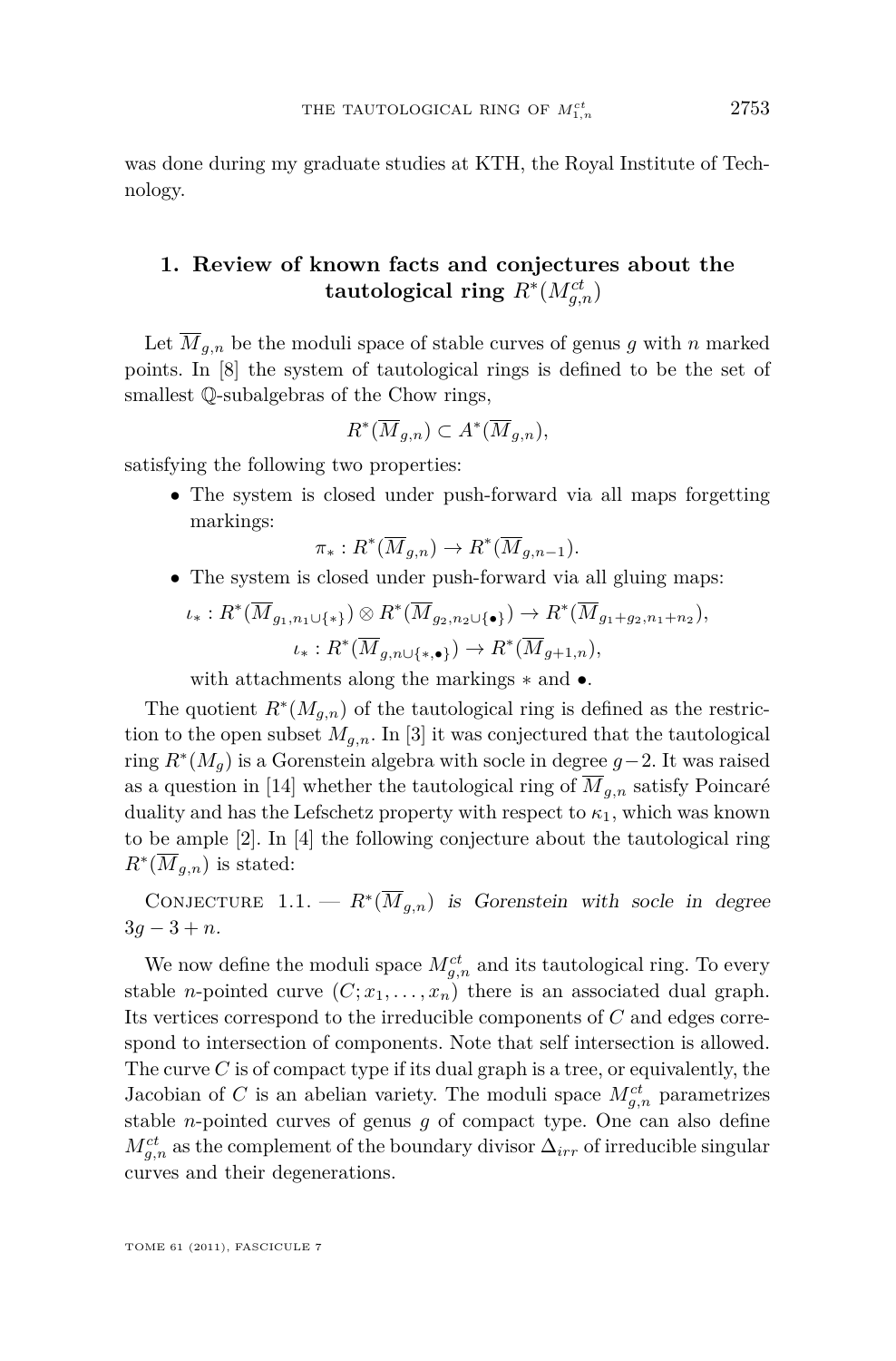The tautological ring,  $R^*(M_{g,n}^{ct}) \subset A^*(M_{g,n}^{ct})$ , for the moduli space  $M_{g,n}^{ct}$ , is defined to be the image of  $R^*(\overline{M}_{g,n})$  via the natural map,

$$
R^*(\overline{M}_{g,n}) \subset A^*(\overline{M}_{g,n}) \to A^*(M_{g,n}^{ct}).
$$

The quotient ring  $R^*(M_{g,n}^{ct})$  admits a canonical non-trivial linear evaluation  $\epsilon$  to  $\mathbb Q$  obtained by integration involving the  $\lambda_g$  class, the Euler class of the Hodge bundle.

Recall that the Hodge bundle  $\mathbb E$  on  $\overline M_g$  for  $g > 1$  (resp.  $\overline M_{1,1}$  for  $g = 1$ ), is the locally free *Q*-sheaf of rank *g* defined by  $\mathbb{E} = \pi_* \omega$ , where  $\pi : \overline{M}_{g,1} \to \overline{M}_g$ (resp.  $\pi : \overline{M}_{1,2} \to \overline{M}_{1,1}$ ) is the universal curve of genus *g* and  $\omega$  denotes its relative dualizing sheaf. The Hodge bundle on  $\overline{M}_{q,n}$  is defined as the pull-back of E via the natural projection  $\pi : \overline{M}_{g,n} \to \overline{M}_g$  for  $g > 1$  (resp.  $\pi : \overline{M}_{1,n} \to \overline{M}_{1,1}$  for  $g = 1$ ) and is denoted by the same letter. The fiber of E over a moduli point  $[(C; x_1, \ldots, x_n)]$  is the *g*-dimensional vector space  $H^0(C, \omega_C)$ . The class  $\lambda_i$  on  $\overline{M}_{g,n}$  is defined to be the *i*<sup>th</sup> Chern class  $c_i(\mathbb{E})$ of the Hodge bundle.

The class  $\psi_i$  is the pull back  $\sigma_i^*(K)$  of *K* along  $\sigma_i : \overline{M}_{g,n} \to \overline{M}_{g,n+1}$ , where  $\sigma_1, \ldots, \sigma_n$  are the natural sections of the map  $\pi : \overline{M}_{q,n+1} \to \overline{M}_{q,n}$ , which forgets the last marking on the curve and stabilizes, and *K* is the class of the relative dualizing sheaf of the projection  $\pi$ . It is the first Chern class of the cotangent line bundle  $L_i$  on the moduli space whose fiber at the moduli point  $[(C; x_1, \ldots, x_n)]$  is the cotangent space to C at the *i*<sup>th</sup> marking. The class  $\kappa_i$  on  $\overline{M}_{g,n}$  is defined to be the push-forward  $\pi_*(\psi_{n+1}^{i+1}),$ where the projection  $\pi : \overline{M}_{q,n+1} \to \overline{M}_{q,n}$  is defined as above. The  $\psi, \kappa$  and  $\lambda$  classes in  $A^*(\overline{M}_{g,n})$  all lie in the tautological ring.

The class  $\lambda_q$  vanishes when restricted to the complement  $\Delta_{irr}$ . This gives rise to an evaluation  $\epsilon$  on  $A^*(M_{g,n}^{ct})$ :

$$
\xi \mapsto \epsilon(\xi) = \int_{\overline{M}_{g,n}} \xi \cdot \lambda_g.
$$

The non-triviality of the  $\epsilon$  evaluation is proven by explicit integral computations. The following formula for  $\lambda_g$  integrals is proven in [\[7\]](#page-28-0):

$$
\int_{\overline{M}_{g,n}} \psi_1^{\alpha_1} \cdots \psi_n^{\alpha_n} \lambda_g = \begin{pmatrix} 2g-3+n \\ \alpha_1, \dots, \alpha_n \end{pmatrix} \int_{\overline{M}_{g,1}} \psi_1^{2g-2} \lambda_g.
$$

The integrals on the right side are evaluated in terms of the Bernoulli numbers:

$$
\int_{\overline{M}_{g,1}} \psi_1^{2g-2} \lambda_g = \frac{2^{2g-1} - 1}{2^{2g-1}} \frac{|B_{2g}|}{(2g)!}.
$$

This proves the non-triviality of the evaluation since  $B_{2g}$  doesn't vanish.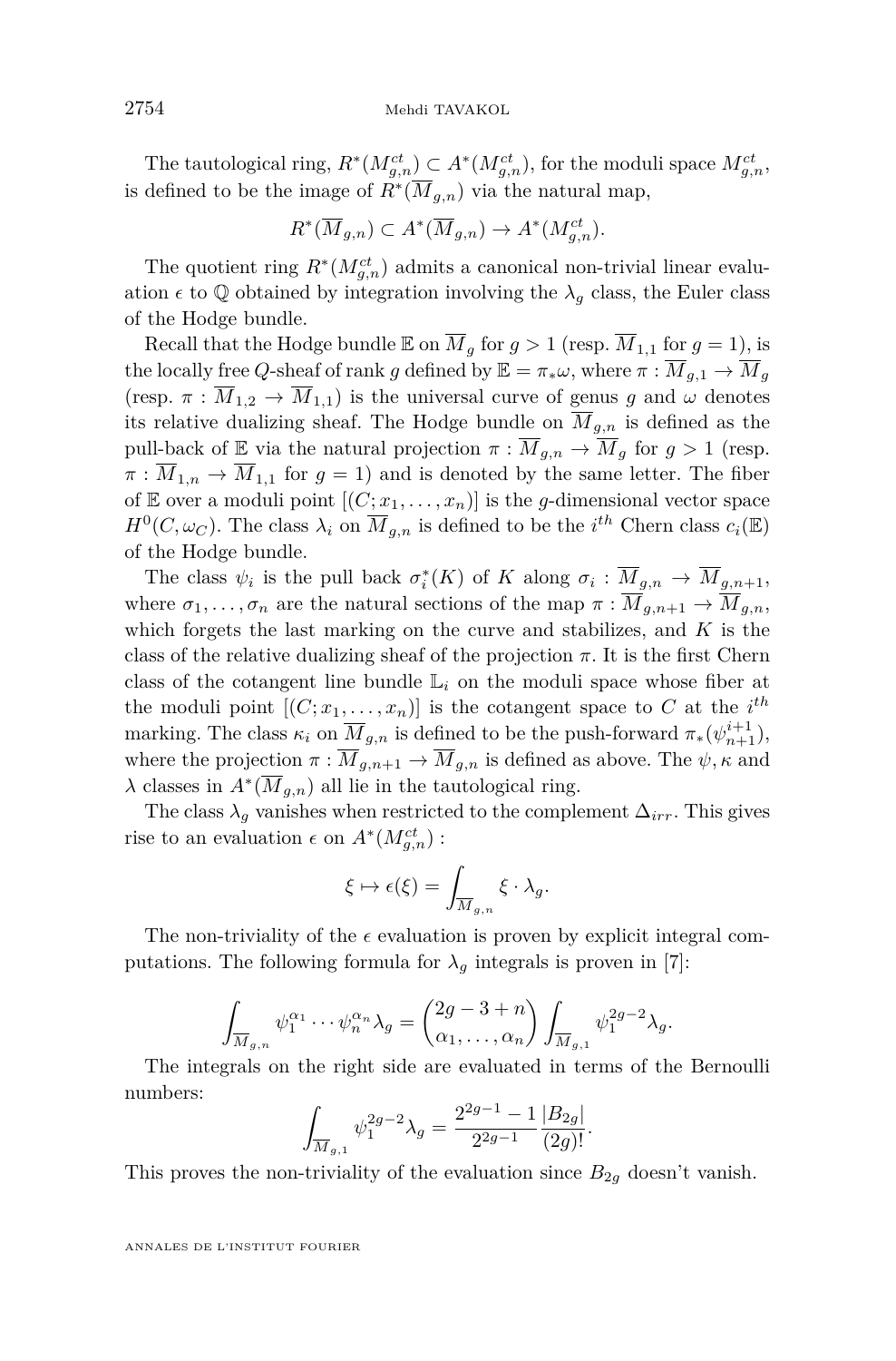<span id="page-5-0"></span>It is proven in [\[12\]](#page-29-0) that  $R^*(M_{g,n}^{ct})$  vanishes in degrees  $> 2g-3+n$  and is 1-dimensional in degree  $2g - 3 + n$ . It was speculated in [\[6\]](#page-28-0) that  $R^*(M_g^{ct})$ is a Gorenstein algebra with socle in codimension  $2g - 3$ . The following conjecture is stated in [\[4\]](#page-28-0):

CONJECTURE 1.2. —  $R^*(M_{g,n}^{ct})$  is Gorenstein with socle in degree  $2q - 3 + n$ .

A compactly supported version of the tautological algebra is defined in [\[14\]](#page-29-0). The algebra  $R_c^*(M_{g,n})$  is defined to be the set of elements in  $R^*(\overline{M}_{g,n})$  that restrict trivially to the Deligne-Mumford boundary. This is a graded ideal in  $R^*(\overline{M}_{g,n})$  and the intersection product defines a map

$$
R^*(M_{g,n}) \times R_c^*(M_{g,n}) \to R_c^*(M_{g,n})
$$

that makes  $R_c^*(M_{g,n})$  a  $R^*(M_{g,n})$ -module. In [\[14\]](#page-29-0) they formulated the following conjecture for the case  $n = 0$ :

CONJECTURE 1.3.

(A) The intersection pairings

$$
R^k(M_g) \times R_c^{3g-3-k}(M_g) \to R_c^{3g-3}(M_g) \cong \mathbb{Q}
$$

are perfect for  $k \geqslant 0$ .

(B) In addition to  $(A)$ ,  $R_c^*(M_g)$  is a free  $R^*(M_g)$ -module of rank one.

In a similar fashion one defines  $R_c^*(M_{g,n}^{ct})$  as the set of elements in  $R^*(\overline{M}_{g,n})$  that pull back to zero via the standard map  $\overline{M}_{g-1,n+2} \to \overline{M}_{g,n}$ onto  $\Delta_{irr}$ . The analogue of the conjectures above for the spaces  $M_{g,n}^{ct}$  instead of  $M_q$  and its relation with the conjecture 1.2 is discussed in [\[5\]](#page-28-0). First consider the analogue of the conjectures 1.3 as follows:

CONJECTURE 1.4.

(C) The intersection pairings

$$
R^k(M_{g,n}^{ct})\times R^{3g-3+n-k}_c(M_{g,n}^{ct})\to R^{3g-3+n}_c(M_{g,n}^{ct})\cong \mathbb{Q}
$$

are perfect for  $k \geqslant 0$ .

(D) In addition to  $(C)$ ,  $R_c^*(M_{g,n}^{ct})$  is a free  $R^*(M_{g,n}^{ct})$ -module of rank one.

In [\[5\]](#page-28-0) it is proven that for a given  $(g, n)$ , the statement  $(D)$  in 1.4 follows if the statements [1.1](#page-3-0) and 1.2 hold. On the other hand, for such  $(q, n)$  the statements 1.2 and  $(C)$  in 1.4 follow from  $(D)$  in 1.4. It is also proven that a counterexample to the conjecture [1.1](#page-3-0) leads to a disproof of the conjecture (C) in 1.4.

TOME 61 (2011), FASCICULE 7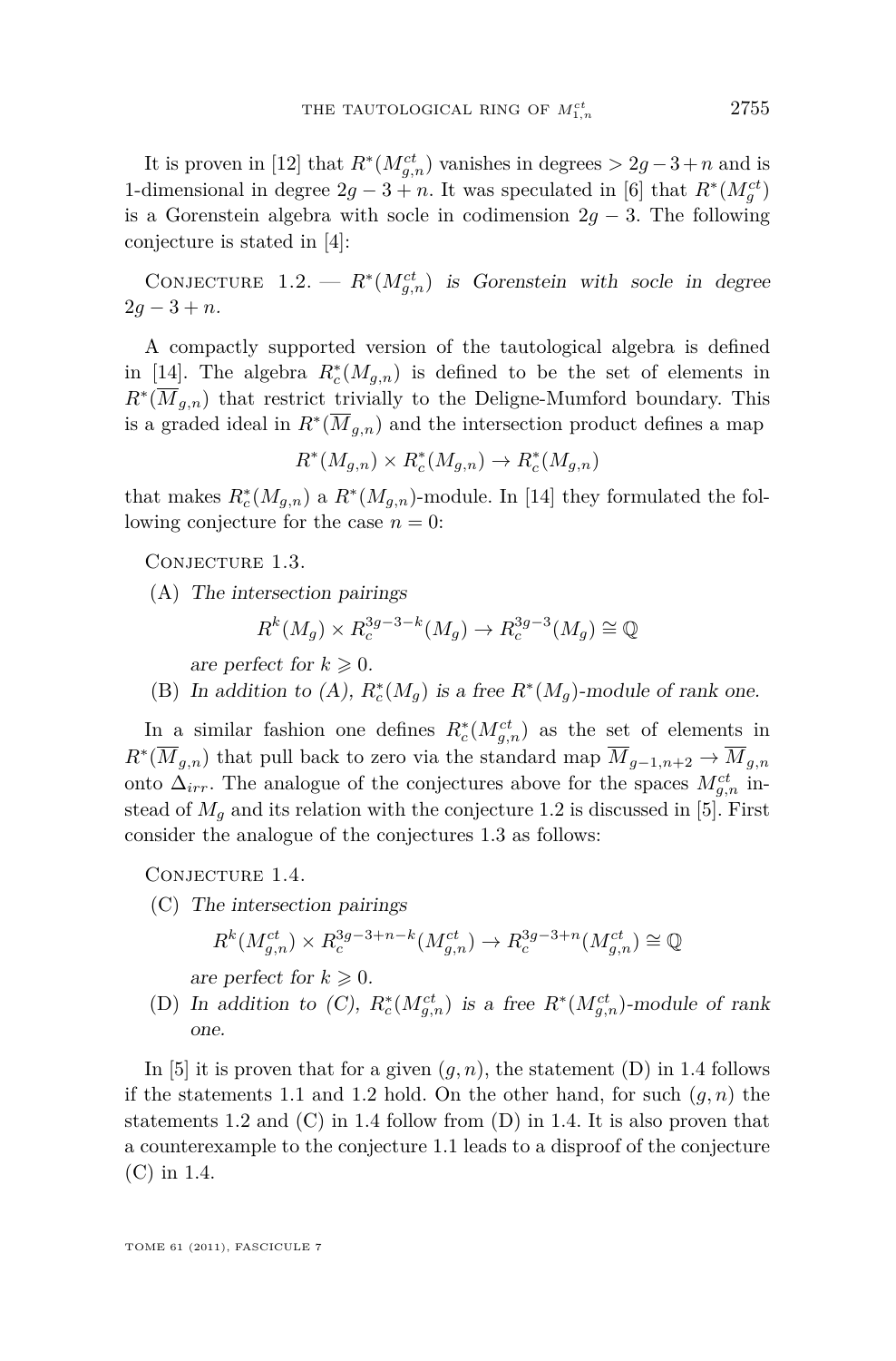In this note we consider the case  $g = 1$  and prove that the conjecture [1.2](#page-5-0) is true in this case.

### **2.** The space  $\overline{U}_{n-1}$

Let *C* be a fixed elliptic curve and choose a point  $O \in C$  as its origin. For a given natural number  $n \in \mathbb{N}$ , the space  $U_{n-1}$  is defined to be the open subset

$$
\{(x_1,\ldots,x_{n-1})\in C^{n-1}\colon x_i\neq O \text{ and } x_i\neq x_j \text{ for } i\neq j\}
$$

of  $C^{n-1}$ . The projection  $\pi: U_{n-1} \times C \to U_{n-1}$  admits *n* disjoint sections with smooth fibers and defines a map

$$
F: U_{n-1} \to M_{1,n},
$$

where  $M_{1,n}$  denotes the moduli space of smooth *n*-pointed curves of genus one. The map *F* sends the point  $P = (x_1, \ldots, x_{n-1})$  of  $U_{n-1}$  to the class of the pointed curve  $(C; x_1, \ldots, x_{n-1}, O)$ .

For a proper subset *I* of  $\{1, \ldots, n\}$ , let  $X_I \subset C^{n-1}$  be the |*I*|-dimensional subvariety defined by

$$
\begin{cases} x_i = x_j & \text{for } i, j \in \{1, \dots, n\} - I & \text{if } n \in I \\ x_i = O & \text{for } i \in \{1, \dots, n - 1\} - I & \text{if } n \notin I. \end{cases}
$$

The space  $\overline{U}_{n-1}$  is constructed from  $C^{n-1}$  by the following sequence of blow-ups: At step zero blow-up  $C^{n-1}$  at the point  $X_0$ , and at the  $k^{th}$  step, for  $1 \leq k \leq n-3$ , blow-up the space obtained in the previous step along the regularly embedded union of the proper transforms of the subvarieties  $X_I$ , where  $|I| = k$ .

The space  $\overline{U}_{n-1}$  contains  $U_{n-1}$  as an open dense subset. There exists a family of stable curves of genus one of compact type over  $\overline{U}_{n-1}$ , whose total space is isomorphic to  $\overline{U}_n$ . The resulting family is denoted by  $\pi$ :  $\overline{U}_n \to \overline{U}_{n-1}$  by abuse of notation. Since  $\pi^{-1}(U_{n-1})$  is isomorphic to the product  $U_{n-1} \times C$ , on which  $\pi$  is projection onto the first factor, and this coincides with the former definition of  $\pi$  given above, there is no danger of confusion. The map  $\pi$  admits  $n$  disjoint sections in the smooth locus of the fibers, and defines a morphism

$$
F:\overline{U}_{n-1}\to M_{1,n}^{ct}.
$$

The morphism *F* sends a geometric point  $P \in \overline{U}_{n-1}$  to the moduli point of the pointed curve  $(\pi^{-1}(P); x_1, \ldots, x_n)$ , where the *x<sub>i</sub>*'s are the *n* distinct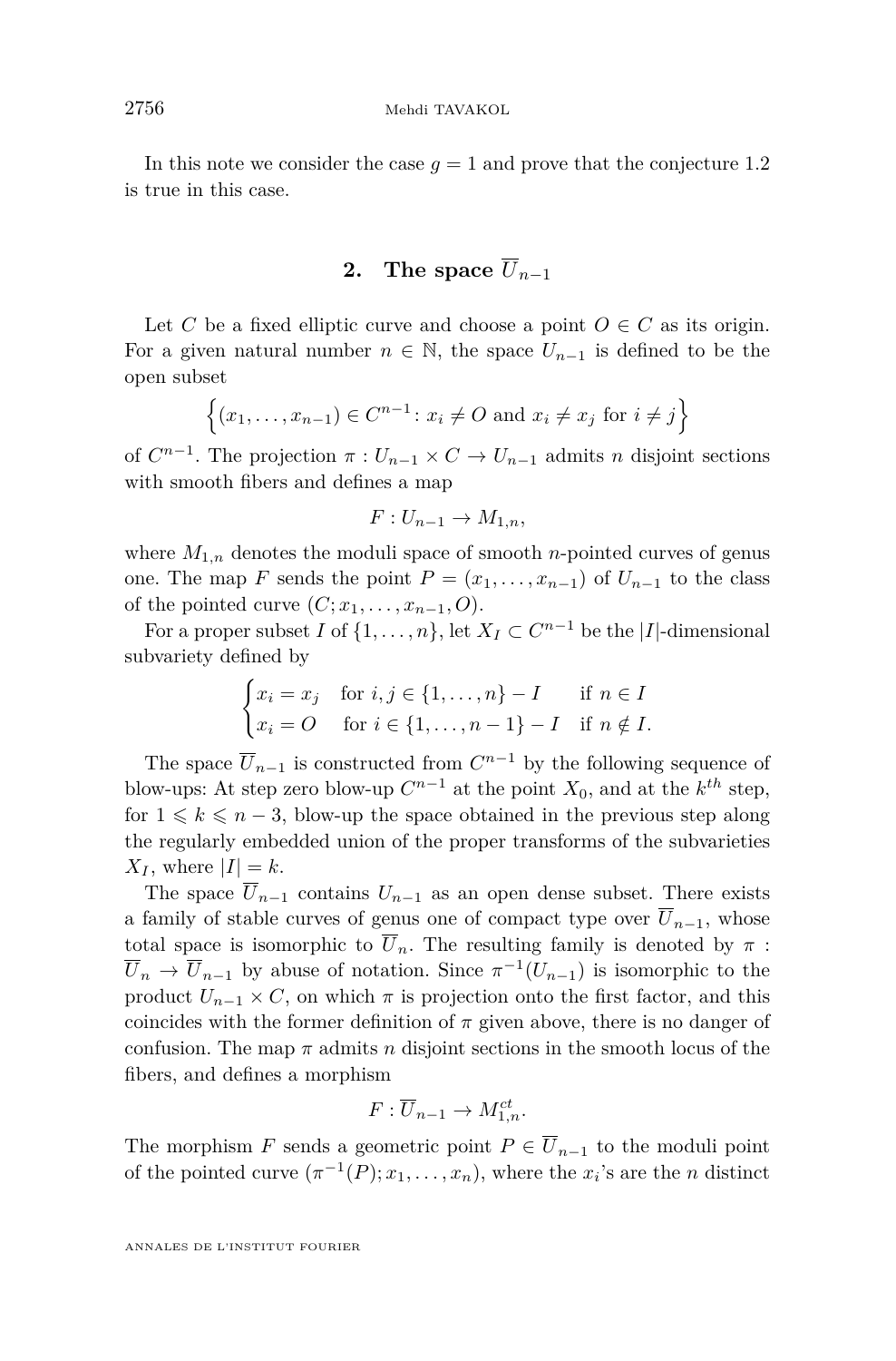points on the fiber  $\pi^{-1}(P)$  obtained by intersecting the fiber  $\pi^{-1}(P)$  with the *n* disjoint sections of  $\pi$ .

## **3.** The Chow ring  $A^*(\overline{U}_{n-1})$

In this section we recall some facts about the intersection ring of the blow-up  $\widetilde{Y}$  of a smooth variety  $Y$  along a smooth irreducible subvariety *Z* from [\[9\]](#page-28-0). When the restriction map from  $A^*(Y)$  to  $A^*(Z)$  is surjective, S. Keel has shown in [\[16\]](#page-29-0) that the computations become simpler. Assuming the surjectivity of the restriction map, we denote the kernel of the restriction map by  $J_{Z/Y}$  so that

$$
A^*(Z) = \frac{A^*(Y)}{J_{Z/Y}}.
$$

Define a Chern polynomial for  $Z \subset Y$ , denoted by  $P_{Z/Y}(t)$ , to be a polynomial

$$
P_{Z/Y}(t) = t^d + a_1 t^{d-1} + \dots + a_{d-1} t + a_d \in A^*(Y)[t],
$$

where *d* is the codimension of *Z* in *Y* and  $a_i \in A^i(Y)$  is a class whose restriction in  $A^{i}(Z)$  is  $c_{i}(N_{Z/Y})$ , where  $N_{Z/Y}$  is the normal bundle of Z in *Y*. We also require that  $a_d = [Z]$ , while the other classes  $a_i$ , for  $0 < i < d$ , are determined only modulo *JZ/Y* .

Let us verify the surjectivity of the restriction map from  $A^*(Y)$  to  $A^*(Z)$ in our case, when  $Y = C^{n-1}$  and  $Z = X_I$ , for a subset *I* of the set  $\{1, \ldots, n\}$ . First assume that *n* doesn't belong to the set *I*. Denote by  $i_I: X_I \to C^{n-1}$  the inclusion map and by  $\pi: C^{n-1} \to X_I$  the canonical projection. From the equality  $\pi \circ i_I = id_{X_I}$  we conclude that the restriction map  $i_I^*$  is surjective. It also follows that the push-forward map  $(i_I)_*$ is injective. This will be used in [5.1.](#page-13-0) The case  $n \in I$  is treated in a similar manner. In this case there is not a canonical projection  $\pi: C^{n-1} \to X_I$ , and one has to make a choice.

The following lemma can be used to compute  $P_{Z/Y}$  when the subvariety *Z* is a transversal intersection of divisor classes:

Lemma 3.1.

- (a) If  $Z = D$  is a divisor, then  $P_{D/Y}(t) = t + D$ .
- (b) If  $V \subset Y$  and  $W \subset Y$  are subvarieties meeting transversally in a variety *Z*, and *V* and *W* have Chern polynomials  $P_{V/Y}(t)$  and  $P_{W/Y}(t)$ , then *Z* has a Chern polynomial

$$
P_{Z/Y}(t) = P_{V/Y}(t) \cdot P_{W/Y}(t).
$$

TOME 61 (2011), FASCICULE 7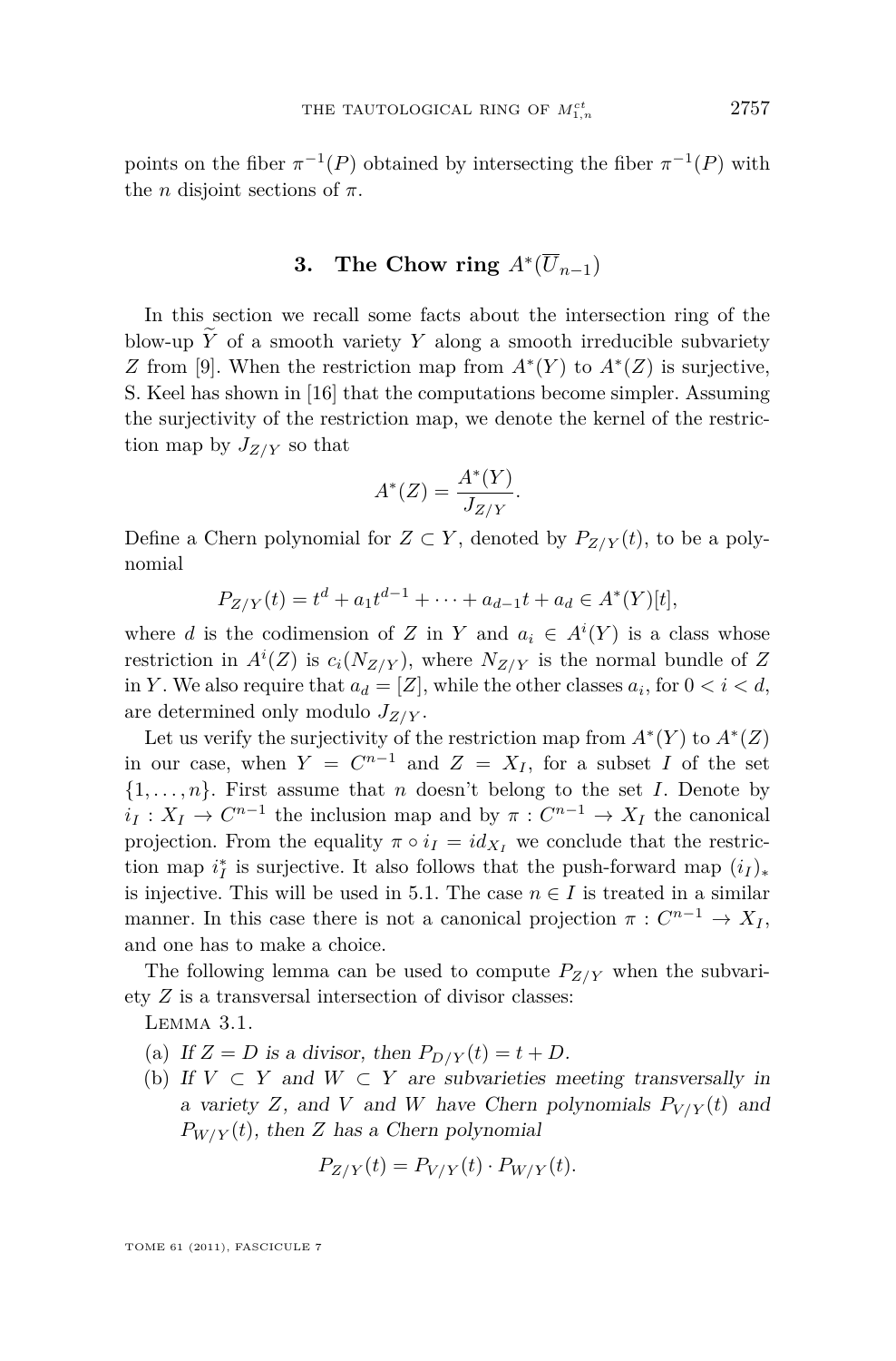<span id="page-8-0"></span>In addition the restriction from  $A^*(Y)[t]$  to  $A^*(V)[t]$  maps  $P_{W/Y}(t)$  to a *Chern polynomial*  $P_{Z/V}(t)$  for  $Z \subset V$ .

 $Proof.$  — This is Lemma 5.1 in [\[9\]](#page-28-0).

We identify  $A^*(Y)$  as a subring of  $A^*(Y)$  by means of the map  $\pi^*$ :  $A^*(Y) \to A^*(\overline{Y})$ , where  $\pi : \overline{Y} \to Y$  is the birational morphism. Let  $E \subset \overline{Y}$ be the exceptional divisor. The formula of Keel is as follows:

LEMMA  $3.2.$  — With the above assumptions and notations, the Chow ring  $A^*(Y)$  is given by

$$
A^*(\widetilde{Y}) = \frac{A^*(Y)[E]}{(J_{Z/Y} \cdot E, P_{Z/Y}(-E))}.
$$

 $Proof.$  — This is Lemma 5.3 in [\[9\]](#page-28-0).

The next lemma relates a Chern polynomial  $P_{\widetilde{V}/\widetilde{Y}}(t)$  of the proper trans-<br> $\widetilde{V}$  of a subvariaty  $V \subset V$  to  $P$  (*t*). form  $\widetilde{V}$  of a subvariety  $V \subset Y$  to  $P_{V/Y}(t)$ :

LEMMA 3.3.  $-$  Let *V* be a subvariety of *Y* not contained in *Z* and let  $\widetilde{V}\subset \widetilde{Y}$  be its proper transform. Suppose that  $P_{V/Y}(t)$  is a Chern polynomial for *V* .

- (1) If *V* meets *Z* transversally, then  $P_{V/Y}(t)$  is a Chern polynomial for  $\widetilde{V}$  in  $\widetilde{Y}$ .
- (2) If *V* contains *Z*, then  $P_{V/Y}(t-E)$  is a Chern polynomial for  $\widetilde{V} \subset \widetilde{Y}$ .

 $Proof.$  — This is Lemma 5.2 in [\[9\]](#page-28-0).

In the second section we saw that the space  $\overline{U}_{n-1}$  is obtained as a result of a sequence of blow-ups of the variety  $C^{n-1}$ . As we have observed before in this section, the restriction map from the intersection ring of  $C^{n-1}$  to  $A^*(Z)$  is surjective when  $Z = X_I$  for a subset *I* of  $\{1, \ldots, n\}$ . The following lemmas show that the same surjectivity holds for all of the blow-up centers at every step during the process of the construction of  $U_{n-1}$ . They also relate the ideal  $J_{\widetilde{V}/\widetilde{Y}}$  to the ideal  $J_{V/Y}$  for a subvariety *V* of *Y* when we blow-up the variety *Y* along a subvariety *Z* assuming the surjectivity of  $\frac{1}{2}$ the restriction map  $A^*(Y) \to A^*(Z)$ :

LEMMA 3.4.  $-$  Suppose that *V* is a nonsingular subvariety of *Y* that intersects *Z* transversally in an irreducible variety  $V \cap Z$ , and that the restriction  $A^*(V) \to A^*(V \cap Z)$  is also surjective. Let  $\tilde{V} = Bl_ZV$ . Then  $A^*(\widetilde{Y}) \to A^*(\widetilde{V})$  is surjective, with kernel  $J_{V/Y}$  if  $V \cap Z$  is not empty, and kernel  $(J_{V/Y}, E)$  if  $V \cap Z$  is empty.

 $Proof.$  — This is Lemma 5.4 in [\[9\]](#page-28-0).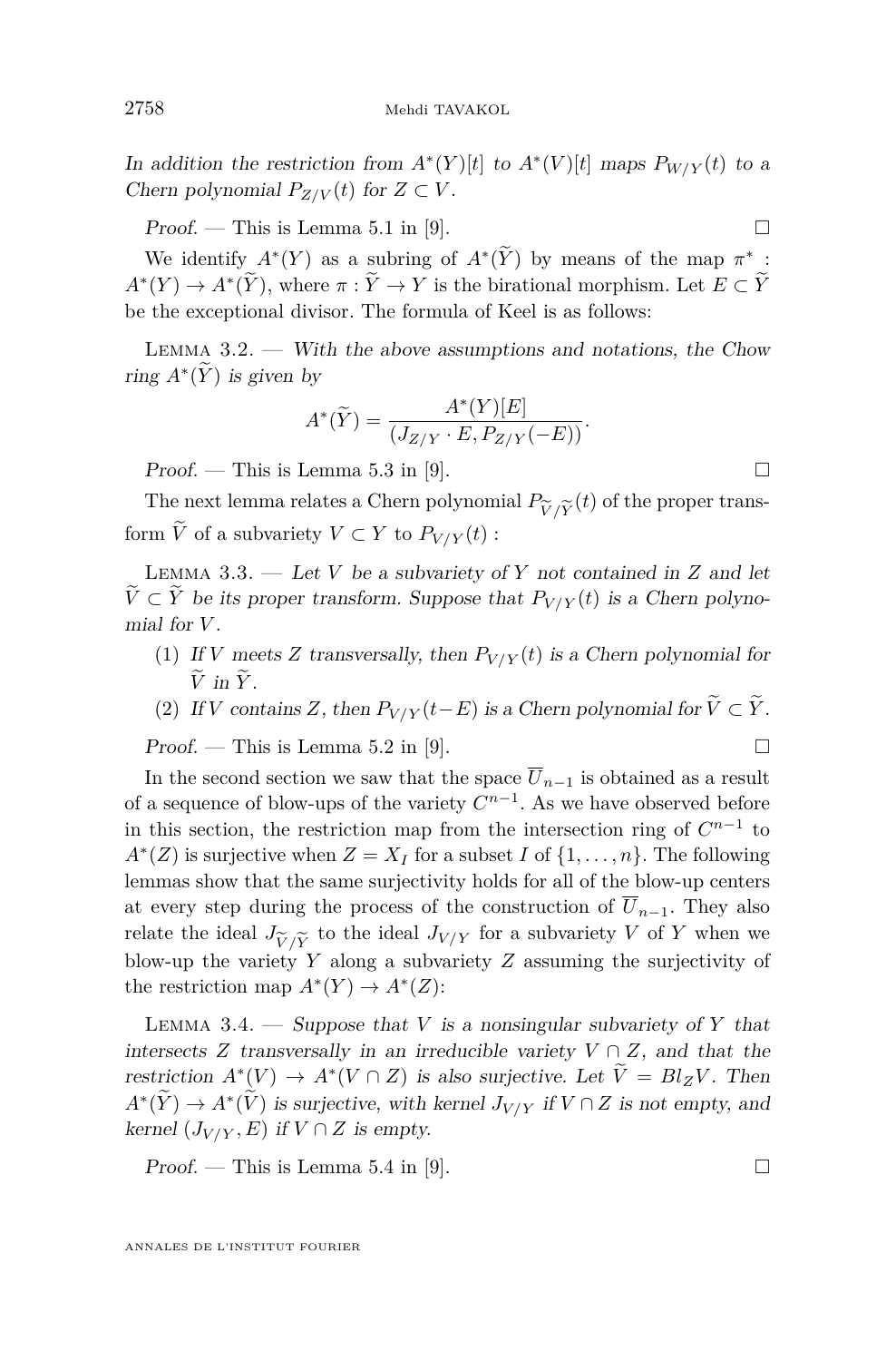<span id="page-9-0"></span>LEMMA  $3.5.$  — Suppose that *Z* is the transversal intersection of nonsingular subvarieties *V* and *W* of *Y*, and that the restrictions  $A^*(Y) \to A^*(V)$ and  $A^*(Y) \to A^*(W)$  are also surjective, let  $V = Bl_Z V$ . Then

- (1)  $A^*(Y) \to A^*(V)$  is surjective, with kernel  $(J_{V/Y}, P_{W/Y}(-E));$
- (2)  $A^*(\tilde{Y}) \to A^*(E \cap V)$  is surjective, with kernel  $(J_{Z/Y}, P_{W/Y}(-E)).$

 $Proof.$  — This is Lemma 5.5 in [\[9\]](#page-28-0).

From now on we will always assume that all of the restriction maps to the blow-up centers are surjective. Using the general results mentioned above we are able to express certain monomials that belong to the Chow ring  $A^*(\overline{Y})$  in terms of elements in  $A^*(Y)$ :

LEMMA 3.6. — Suppose that *Z* is the transversal intersection  $D_1 \cap \cdots \cap$  $D_r$  of divisor classes  $D_1, \ldots, D_r$  on *Y* and let  $f \in A^*(Y)$  be an element of degree  $d = \dim(Z)$ . The following relation holds in  $A^*(Bl_ZY)$ :

$$
f \cdot E^r = (-1)^{r-1} f \cdot Z.
$$

Proof. — Multiply both sides of the equality

$$
(D_1 - E) \cdots (D_r - E) = 0
$$

by *f*. For any element  $g \in A^*(Y)$  of positive degree, the pull back  $i_Z^*(fg)$ of *fg* along the inclusion  $i_Z : Z \to Y$  is zero, which means that the product  $fg \cdot E$  is zero as well. This proves the claim.

We also state the non-vanishing criteria of the product  $E_I \cdot E_J$  for a pair of exceptional divisors  $E_I$  and  $E_J$ :

PROPOSITION 3.7. — Let  $I, J \subset \{1, ..., n\}$  be subsets satisfying  $|I|, |J|$  ≤ *n* − 3. The product  $E_I \cdot E_J \in A^2(\overline{U}_{n-1})$  is zero unless  $I \subseteq J$ or  $J \subseteq I$  or  $I \cup J = \{1, \ldots, n\}.$ 

Proof. — If  $I \cup J \neq \{1, \ldots, n\}$ , then  $X_{I \cap J}$  is equal to the intersection  $X_I \cap X_J$ , and it is a proper subset of  $X_I$  and  $X_J$  both if  $I \nsubseteq J$  and  $J \nsubseteq I$ . Under the assumption  $I \nsubseteq J, J \nsubseteq I$  and  $I \cup J \neq \{1, ..., n\}$ , the proper transforms of the subvarieties  $X_I$  and  $X_J$  become disjoint after blowing up along that of  $X_{I \cap J}$ . This means that the product  $E_I \cdot E_J \in A^2(\overline{U}_{n-1})$  is zero.  $\Box$ 

#### **4.** The tautological ring  $R^*(C^n)$

DEFINITION 4.1. — Suppose  $(C; O)$  is a fixed pointed elliptic curve, and let *n* ∈ *N* be a natural number. The tautological ring,  $R^*(C^n)$  ⊂  $A^*(C^n)$ ,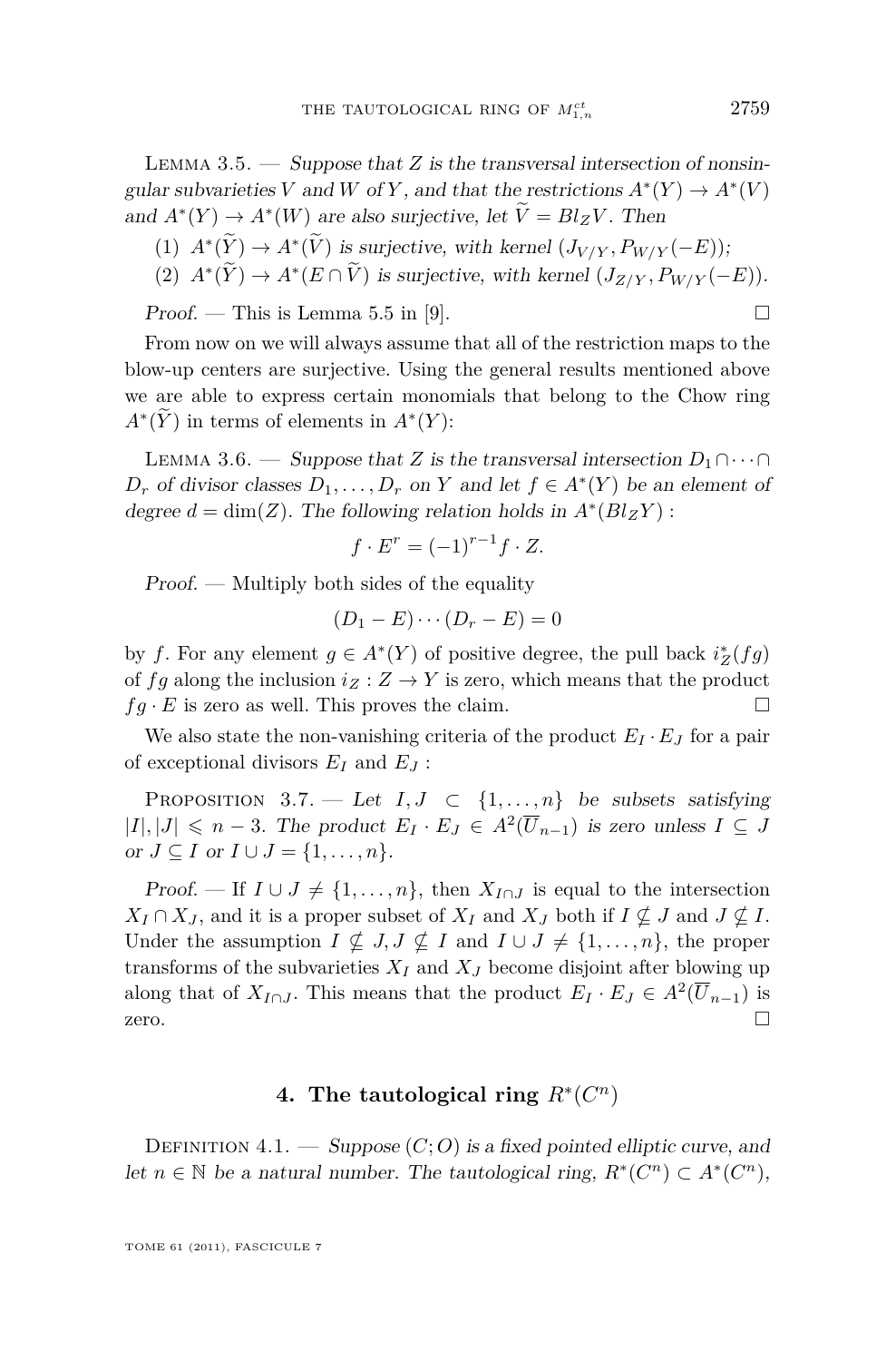<span id="page-10-0"></span>is defined to be the Q-subalgebra generated by the following classes:

$$
a_i = \{(x_1, \dots, x_n) \in C^n : x_i = O\},\,
$$
  

$$
d_{j,k} = \{(x_1, \dots, x_n) \in C^n : x_j = x_k\},\,
$$

where  $1 \leq i \leq n$  and  $1 \leq j \leq k \leq n$ . If we define  $b_{j,k} := d_{j,k} - a_j - a_k$ , then another set of generators for  $R^*(C^n)$  is  $\{a_i, b_{j,k}: 1 \leq i \leq n \text{ and } 1 \leq j \leq n\}$  $k \leqslant n$ .

PROPOSITION 4.2.

(A) Over the polynomial ring with generators  $a_i, b_{j,k}$  the ideal of relations is generated by the following ones:

$$
a_i^2 = 0
$$
,  $a_i b_{i,j} = 0$ ,  $b_{i,j}^2 = -2a_i a_j$ ,  $b_{i,j} b_{i,k} = a_i b_{j,k}$ ,  
 $b_{i,j} b_{k,l} + b_{i,k} b_{j,l} + b_{i,l} b_{j,k} = 0$ ,

where in each relation the indices are distinct.

(B) For any  $0 \leq d \leq n$ , the pairing  $R^d(C^n) \times R^{n-d}(C^n) \to \mathbb{Q}$  is perfect.

*Proof.* — We first verify that the relations above hold in  $R^2(\mathbb{C}^n)$ . The relations  $a_i^2 = a_i b_{i,j} = 0$  and  $b_{i,j}^2 = -2a_i a_j$  obviously hold. E. Getzler proved in [\[10\]](#page-29-0) that the following relation holds in  $A^2(\overline{M}_{1,4})$ :

(1) 
$$
12\delta_{2,2} - 4\delta_{2,3} - 2\delta_{2,4} + 6\delta_{3,4} + \delta_{0,3} + \delta_{0,4} - 2\delta_{\beta} = 0,
$$

where the classes above are defined in [\[10\]](#page-29-0).

In [\[17\]](#page-29-0), R. Pandharipande gives a direct construction of Getzler's relation via a rational equivalence in the Chow group  $A_2(\overline{M}_{1,4})$ . If we restrict the relation (1) to the space  $M^{ct}_{1,4}$ , pull it back along the morphism  $F: \overline{U}_3 \to$  $M_{1,4}^{ct}$ , and push it down to  $C^3$  via the blow-down map, we get the relation

(2) 
$$
12(a_1b_{2,3} - b_{1,2}b_{1,3}) = 0.
$$

The pull back of the relation above to  $R^2(\overline{U}_4)$  via the morphism  $\pi : \overline{U}_4 \to$  $\overline{U}_3$  which forgets the last coordinate gives the relation

(3) 
$$
12(b_{1,2}b_{3,4} + b_{1,3}b_{2,4} + b_{1,4}b_{2,3}) = 0.
$$

For more details about the derivation of (2) and (3), please see the appendix.

Now, we study the pairing

$$
R^d(C^n) \times R^{n-d}(C^n) \to \mathbb{Q}
$$

for  $0 \leq d \leq n$ . From the relations above, we see that the tautological group  $R^d(C^n)$  is spanned by monomials of the form  $v = a(v)b(v)$ , where  $a(v)$  is a product  $\prod a_i$  of  $a_i$ 's for  $i \in A_v$ , and  $b(v)$  is a product  $\prod b_{j,k}$  of  $b_{j,k}$ 's, for  $j, k \in B_v$ , such that  $A_v$  and  $B_v$  are disjoint subsets of the set  $\{1, \ldots, n\}$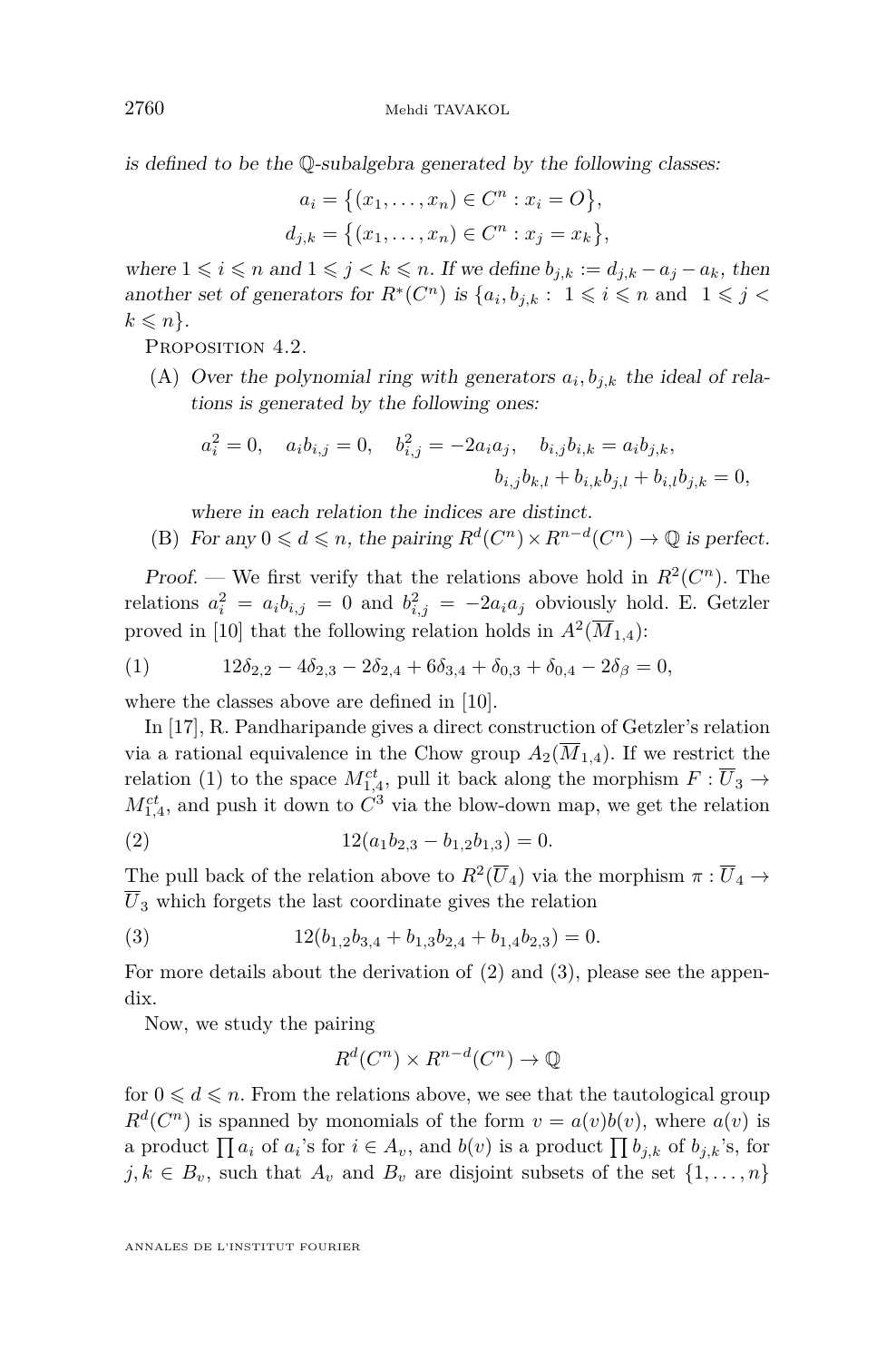satisfying  $d = |A_v| + \frac{1}{2}|B_v|$ . Under this circumstance, the monomial *v* is said to be standard. To any standard monomial *v* we associate a dual element  $v^* \in R^{n-d}(C^n)$ , which is defined to be the product of all  $a_i$ 's, for  $i \in \{1, \ldots, n\} - A_v \cup B_v$ , with *b*(*v*). The following lemma enables us to study the pairing:

LEMMA 4.3. — Let  $v \in R^d(C^n)$  and  $w \in R^{n-d}(C^n)$  be standard monomials. If the product  $v \cdot w$  is nonzero, then  $B_v = B_w$ , and the disjoint union of the sets  $A_v$ ,  $A_w$  and  $B_v = B_w$  is equal to the set  $\{1, \ldots, n\}$ .

 $Proof.$  — By assumption, we obtain the following inequalities:

$$
n = (|A_v| + \frac{1}{2}|B_v|) + (|A_w| + \frac{1}{2}|B_w|) \leq |A_v| + |A_w| + |B_v \cup B_w| \leq n.
$$

This forces the inequalities to be equalities. The equality

$$
(|B_v \cup B_w| - |B_v|) + (|B_v \cup B_w| - |B_w|) = 0
$$

implies that  $|B_v \cup B_w| = |B_v| = |B_w|$ , which shows that  $B_v = B_w$ . The equality  $|A_v| + |A_w| + |B_v| = n$  proves the second part of the claim.  $\square$ 

So, after a suitable enumeration of generators for  $R^d(C^n)$ , the resulting intersection matrix of the pairing between standard monomials and their dual consists of square blocks along the main diagonal and the off-diagonal blocks are all zero. To prove that the pairing is perfect we need to study the square blocks on the main diagonal. These matrices and their eigenvalues are studied in [\[15\]](#page-29-0). In particular, from their result it follows that the kernel of any such matrix is generated by relations of the form [\(3\)](#page-10-0):

LEMMA 4.4. — Let  $m \geq 2$  be a natural number and *S* be the set of all standard monomials *v* of the form  $b_{i_1,j_1}\cdots b_{i_m,j_m}$  in  $R^m(C^{2m})$ . The kernel of the intersection matrix  $(v \cdot w)$  for  $v, w$  in *S* is the ideal generated by expressions of the form

$$
R_{\{i,j,k,l\}} := b_{i,j}b_{k,l} + b_{i,k}b_{j,l} + b_{i,l}b_{j,k},
$$

where the indices are distinct elements varying over the set  $\{1, \ldots, 2m\}$ .

Proof. — The intersection matrix  $(v \cdot w)$  for  $v, w \in S$  in [\[15\]](#page-29-0) is denoted by  $T_r(x)$  for  $r = m$  and  $x = -2$ . The  $S_{2m}$ -module generated by elements of *S* decomposes into the sum  $\bigoplus_{\lambda} V_{\lambda}$ , where  $\lambda$  varies over all partitions of 2*m* into even parts. For each such  $\lambda$  the space  $V_{\lambda}$  is an eigenspace of  $T_r(x)$ . The corresponding eigenvalue is zero when  $\lambda \neq 2^m$  and it is  $(-1)^m(m+1)!$  when  $\lambda = 2^m$ . We identify the space  $V_\lambda$  with a subspace of  $R^m(C^{2m})$ , defined below, which is generated by expressions of the form  $R_{\{i,j,k,l\}}$ , for  $\lambda \neq 2^m$ .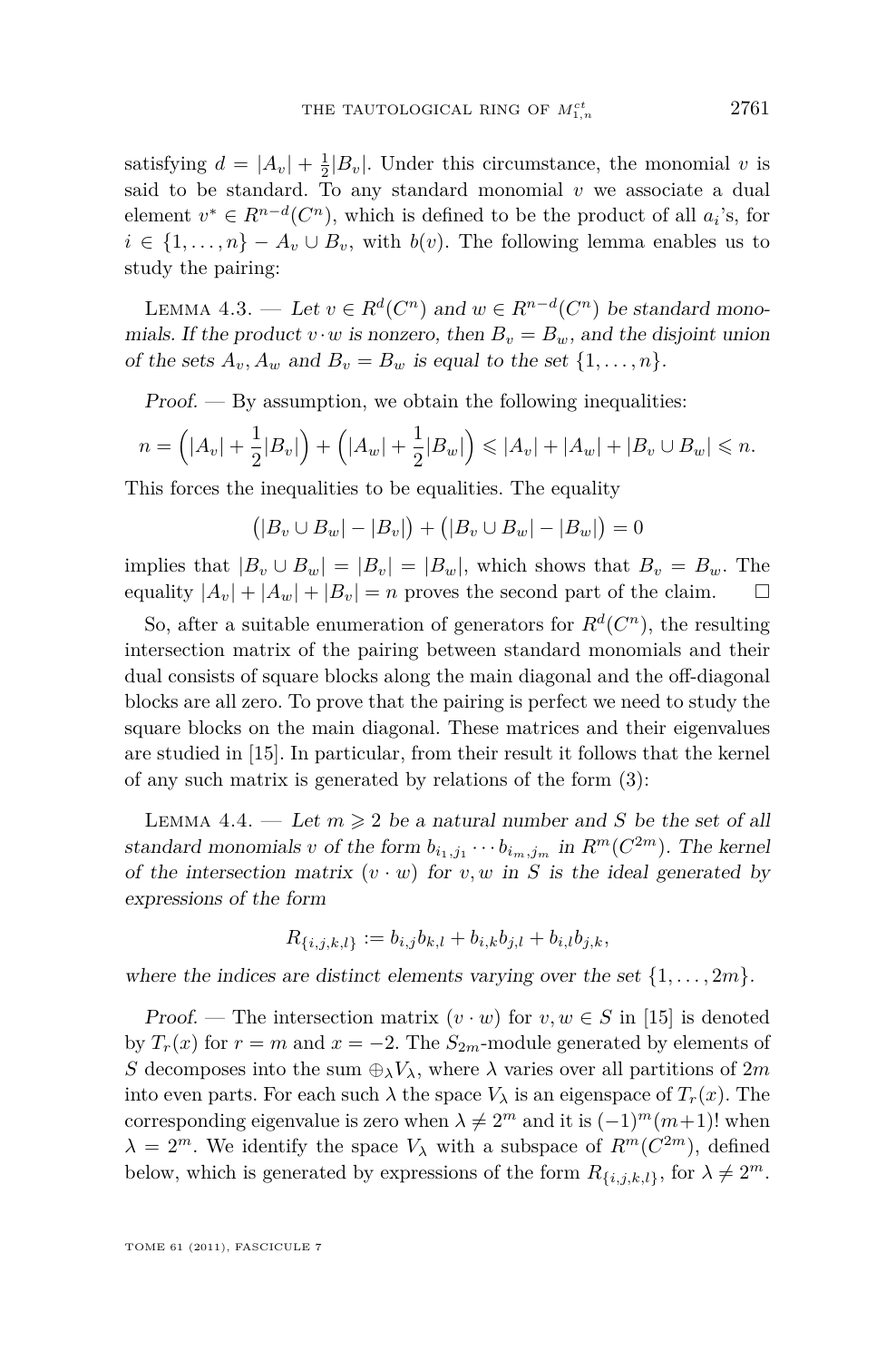Recall that a tabloid is an equivalence class of numberings of a Young diagram, two being equivalent if corresponding rows contain the same entries. The tabloid determined by a numbering  $T$  is denoted  $\{T\}$ . The space  $V_{\lambda}$  is generated by elements of the form

$$
v_T = \sum_{q \in C(T)} \text{sgn}(q) \{q \cdot T\},\
$$

where  $C(T)$  is the subgroup of  $S_{2m}$  consisting of permutations preserving the columns of *T*.

Note that the sum  $R_{\{1,\ldots,2m\}} := \sum_{v \in S} v$  is a symmetric expression, which is clearly a linear combination of terms of the form  $R_T$ , where  $|T| = 4$ . This proves the claim when  $\lambda = 2m$  gives the trivial representation. For other partitions  $\lambda$  we use the proven result for the symmetric relations. Let  $\lambda =$  $(\lambda_1 \geqslant \cdots \geqslant \lambda_r > 0)$  be a partition of 2*m*. For each numbering of a Young diagram *T* let  $T_i$  denote the subset of  $\{1, \ldots, 2m\}$  containing elements of the *i*<sup>th</sup> row of *T*, for  $i = 1, ..., r$ . Consider the product  $P_T := \prod_{i=1}^r R_{T_i}$ , where  $R_{\{i,j\}}$  is defined to be  $b_{i,j}$ , while the other  $R_{T_i}$ 's are defined above when  $|T_i| \geq 4$ . Note that  $P_T$  doesn't change as T varies in an equivalence class  $\{T\}$  since  $R_{T_i}$ 's are symmetric. This means that the assignment

$$
v_T \to \sum_{q \in C(T)} \text{sgn}(q) P_{q \cdot T},
$$

is a well-defined  $S_{2m}$ -module morphism. This map is non-zero, hence an isomorphism onto its image. The result follows.

Since the relations of the form [\(3\)](#page-10-0) hold in the tautological ring  $R^*(C^n)$ , we conclude that the pairing is perfect. This also shows that the relations stated in the proposition generate all relations in the tautological ring.  $\Box$ 

Remark 4.5. — The tautological ring  $R^*(C^n)$ , for a smooth curve C of genus *g*, was defined by C. Faber and R. Pandharipande (unpublished) as the Q-subalgebra of  $A^*(C^n)$  generated by the standard classes  $K_i$  and  $D_{i,j}$ . They show that the image  $RH^*(C^n)$  in cohomology is Gorenstein. In [\[13\]](#page-29-0) M. Green and P. Griffiths have shown that  $R^*(C^2)$  is not Gorenstein, for *C* a generic complex curve of genus  $g \ge 4$ .

## **5.** The tautological ring  $R^*(\overline{U}_{n-1})$

DEFINITION 5.1. — The tautological ring,  $R^*(\overline{U}_{n-1})$  of  $\overline{U}_{n-1}$ , is defined to be the subalgebra of the Chow ring  $A^*(\overline{U}_{n-1})$  generated by the tautological classes in  $R^*(C^{n-1})$  and the classes  $E_I$  for  $|I| \leq n-3$ .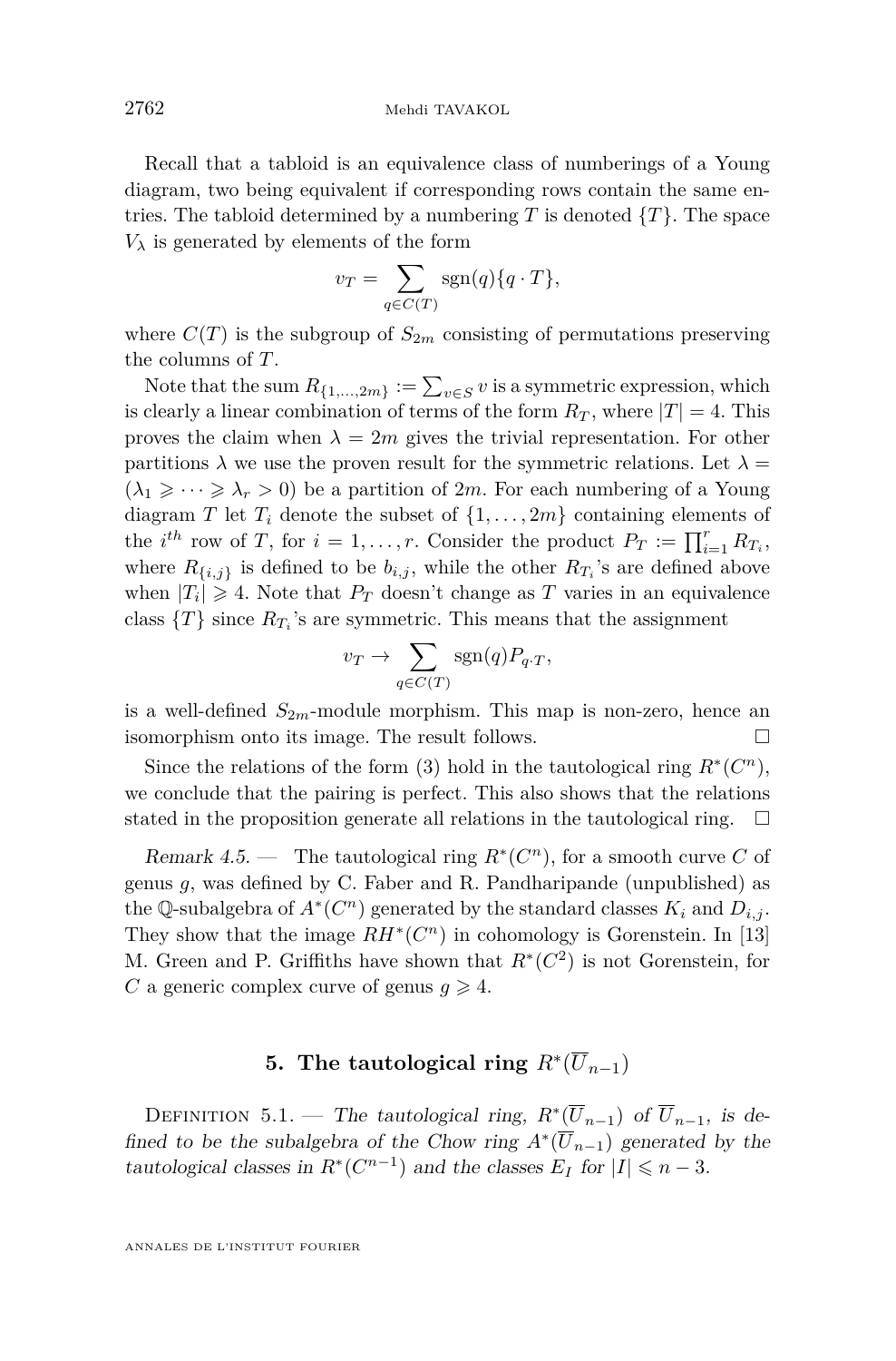#### ${\bf 5.1.}$  Relations in  $R^*(\overline{U}_{n-1})$

- <span id="page-13-0"></span>• The first class of relations in  $R^*(\overline{U}_{n-1})$  are those between the generators of  $R^*(C^{n-1})$  described in Section 4.
- For subsets  $I, J \subset \{1, \ldots, n\}$ , where  $|I|, |J| \leq n-3$ , the product  $E_I \cdot E_J \in R^2(\overline{U}_{n-1})$  is zero unless

(\*)  $I \subseteq J$ , or  $J \subseteq I$ , or  $I \cup J = \{1, ..., n\}$ .

• For any subset  $I \subset \{1, \ldots, n\}$ , where  $|I| \leq n-3$ , consider the inclusion

$$
i_I: X_I \to C^{n-1}.
$$

The relations

$$
\{x \cdot E_I = 0 : x \in \ker(i_I^* : R^*(C^{n-1}) \to R^*(X_I))\}
$$

hold. Note that the kernel of  $i_I^*$  coincides with the kernel of the map

$$
R^*(C^{n-1}) \to R^*(C^{n-1})
$$

defined by  $x \to x \cdot X_I$ . This follows since  $(i_I)_*(i_I)^*(x) = x \cdot X_I$  for  $x \in R^*(C^{n-1})$ , and  $(i_I)_*$  is injective in our case.

- As we saw in the third section, in blowing-up the variety *Y* along a subvariety  $Z \subset Y$ , if the center  $Z$  can be written as the transversal intersection of the subvarieties  $V$  and  $W$  of  $Y$ , then the class  $P_{W/Y}(-E_Z)$  is in the ideal  $J_{\widetilde{V}/\widetilde{Y}}$ . This means that the product  $P_{W/Y}(-E_Z) \cdot E_{\widetilde{V}}$  is zero, where  $E_{\widetilde{V}}$  is the class of the exceptional<br>divisor of the blow-up along the subvariety  $\widetilde{V}$ . We get a class of divisor of the blow-up along the subvariety  $\tilde{V}$ . We get a class of relations of this type by writing the centers of blow-ups introduced in the construction of the space  $\overline{U}_{n-1}$  as transversal intersections in different ways. If the subvariety  $V$  can be written as a transversal intersection  $V_1 \cap \cdots \cap V_k$ , we obtain the relation  $P_{W/Y}(-E_Z) \cdot E_{V_1} \cdots E_{V_k} = 0.$
- For each subvariety  $Z \subset Y$  with a Chern polynomial  $P_{Z/Y}(t)$ , there is a relation

$$
P_{Z/Y}(-E_Z)=0,
$$

where  $E_Z$  is the class of the exceptional divisor of the blow-up of *Y* along *Z*. These give another class of relations in  $R^*(\overline{U}_{n-1})$ . Note that for each subset *I* of  $\{1, \ldots, n\}$ , a Chern polynomial  $P_{X_I/C^{n-1}}$ of the subvariety  $X_I$  is in  $R^*(C^{n-1})[t]$ . This means that a Chern polynomial of its proper transform under later blow-ups belongs to  $R^*(\overline{U}_{n-1})$ . It follows from Lemma [3.3,](#page-8-0) which relates a Chern polynomial  $P_{V/Y}(t)$  of a subvariety V to that of its proper transform V.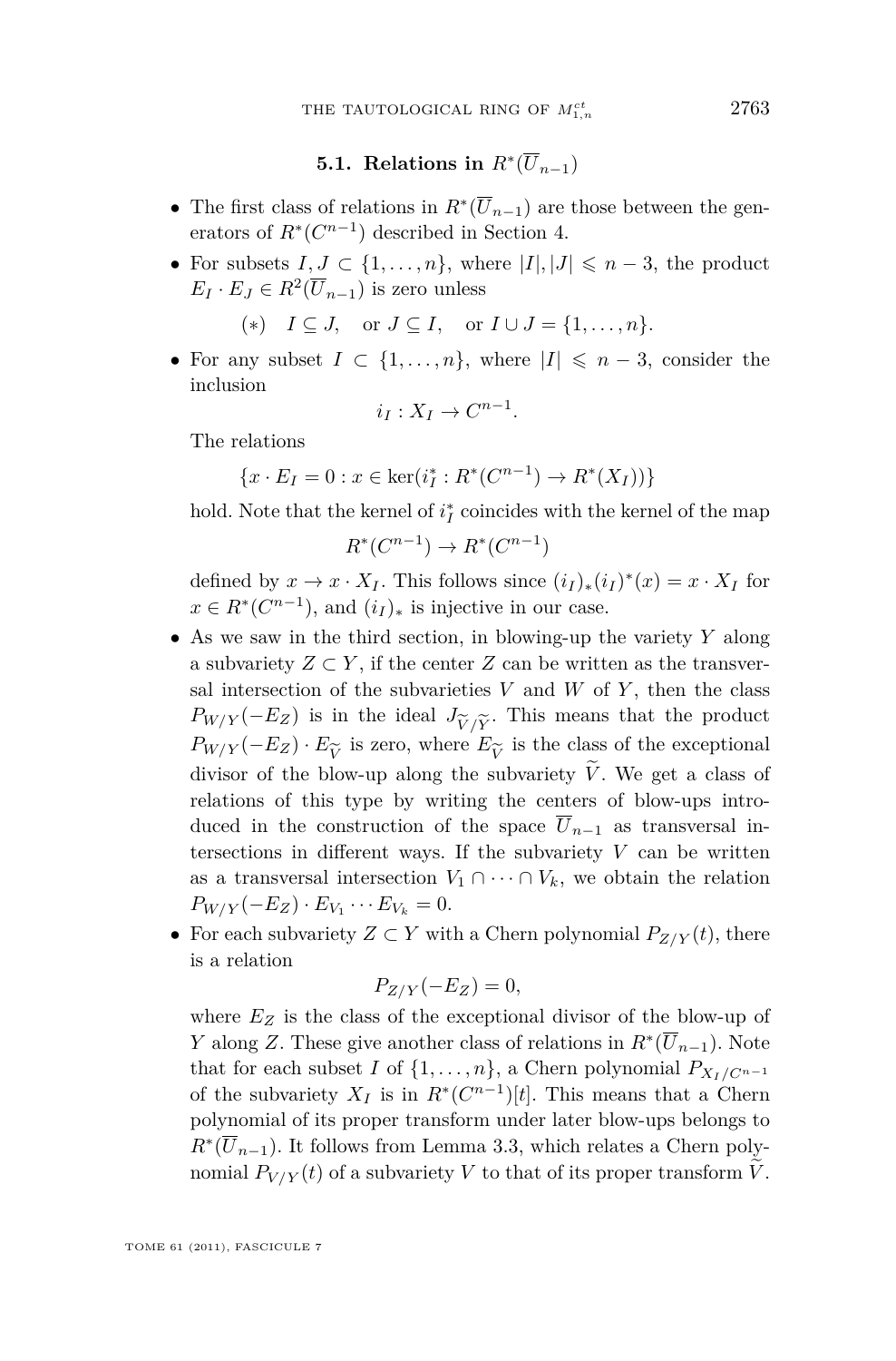<span id="page-14-0"></span>Example 5.2. — Suppose  $Y = C^5$ .

- Let  $X_0$  be the point  $O^5 \in C^5$ . Then ker( $i^* : R^*(C^5) \to R^*(X_0)$ ) consists of all elements of positive degree. It follows that  $a_i \cdot E_0 =$  $b_{i,j} \cdot E_0 = 0$  for all *i* and *j*.
- Let  $X_1 = a_2 a_3 a_4 a_5$ . From  $a_1 \cap X_1 = X_0$  we get the relation  $(a_1 E_0$   $\cdot$  *E*<sub>1</sub> = 0. If  $X_{1,2,3} = a_4 a_5$  and  $X_{4,5,6} = d_{1,2} d_{1,3}$ , then the relation  $(a_1 - E_0) \cdot E_{1,2,3} \cdot E_{4,5,6} = 0$  follows from the equality  $a_1 ∩ X_{1,2,3} ∩ X_{4,5,6} = X_0.$
- A Chern polynomial of the subvariety  $X_0$  is  $\prod_{i=1}^5 (a_i + t)$ , from which we get the following relation:

$$
\prod_{i=1}^{5} (a_i - E_0) = a_1 a_2 a_3 a_4 a_5 - E_0^5 = 0.
$$

There are several special cases of the relations above which will be useful in the definition of standard monomials and in defining the dual elements:

LEMMA 5.3. — Let *I* be a subset of the set  $\{1, \ldots, n\}$  with at most  $n-3$  elements, containing *n*. For any  $i \in I$  and  $j, k \in \{1, \ldots, n\} - I$ , the following relations hold in  $A^2(\overline{U}_{n-1})$ :

$$
a_j \cdot E_I = a_k \cdot E_I, \quad b_{j,k} \cdot E_I = -2a_j \cdot E_I,
$$
  

$$
b_{i,k} \cdot E_I = \left(\sum_{J \subseteq I - \{i\}} E_J - a_i - a_j\right) \cdot E_I.
$$

Proof. — Recall that  $E_I$  is the exceptional divisor of the blow-up along the proper transform of the subvariety

$$
X_I = \cap_{j \neq r \in \{1, ..., n\} - I} d_{j,r} = \cap_{k \neq r \in \{1, ..., n\} - I} d_{k,r}.
$$

The equality  $a_j \cdot E_I = a_k \cdot E_I$  follows since

$$
a_j - a_k \in \ker(i_I^* : R^*(C^{n-1}) \to R^*(X_I)),
$$

where  $i_I: X_I \to C^{n-1}$  denotes the inclusion. We give another proof as well: From the following equality

$$
X_I \cap a_j = X_I \cap a_k = X_{I-\{n\}},
$$

we obtain the relation

$$
\left(a_j - \sum_{J \subseteq I - \{n\}} E_J\right) \cdot E_I = \left(a_k - \sum_{J \subseteq I - \{n\}} E_J\right) \cdot E_I = 0.
$$

This gives the first relation after canceling out  $(\sum_{J \subseteq I - \{n\}} E_J) \cdot E_I$  on both sides.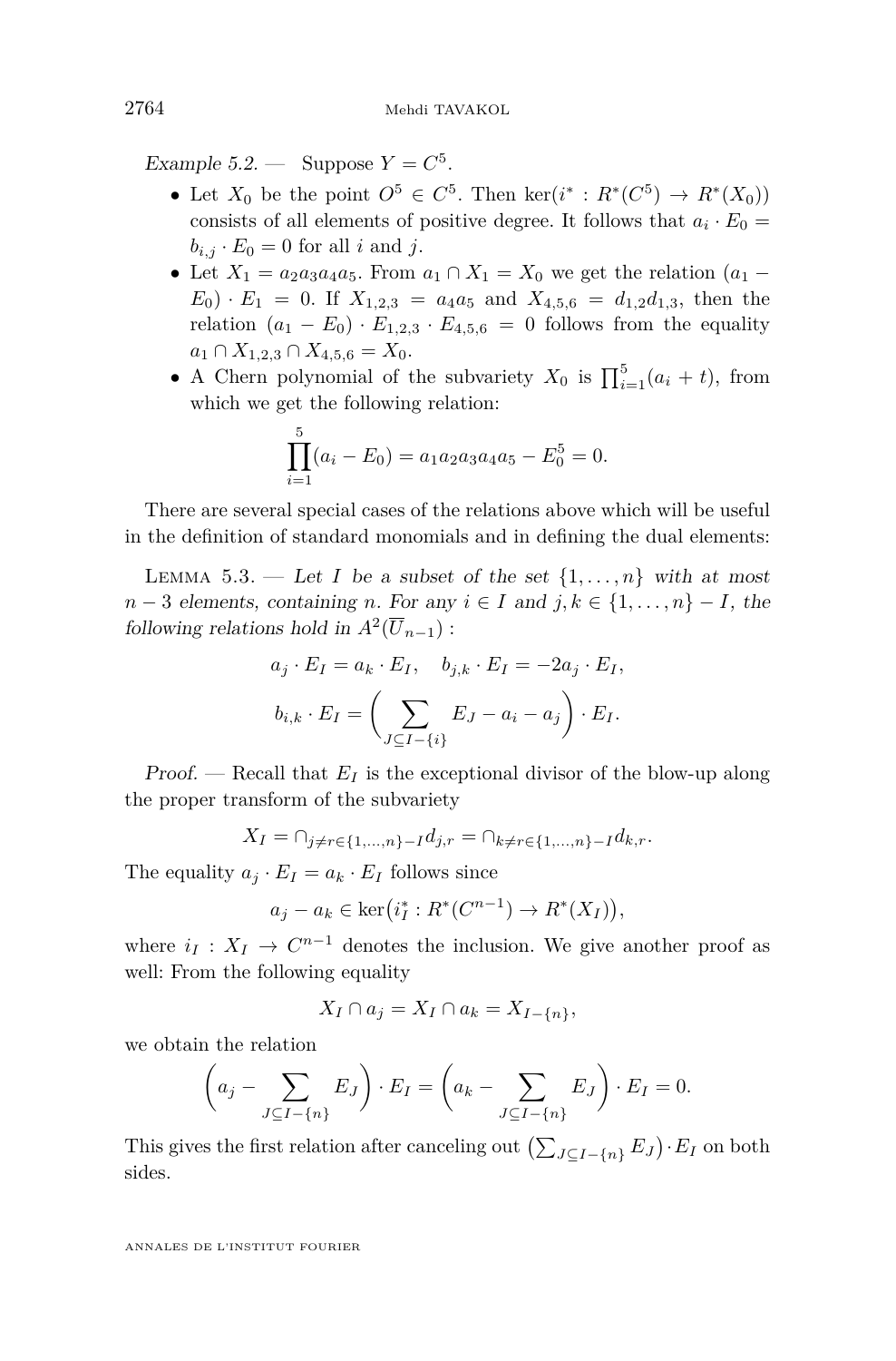<span id="page-15-0"></span>The second equality results from the definition  $b_{j,k} = d_{j,k} - a_j - a_k$ , the relation  $d_{j,k} \cdot E_I = 0$ , and from the previous case.

To prove the last statement, first note that  $b_{i,k} = d_{i,k} - a_i - a_k$ , by definition. From the equality  $X_I \cap d_{i,k} = X_{I-\{i\}}$ , we get the relation

$$
\left(d_{i,k} - \sum_{J \subseteq I - \{i\}} E_J\right) \cdot E_I = 0.
$$

We conclude that

$$
b_{i,k} \cdot E_I = \left(\sum_{J \subseteq I - \{i\}} E_J - a_i - a_k\right) \cdot E_I,
$$

which proves the last statement, using that  $a_j \cdot E_I = a_k \cdot E_I$ .

#### **5.2. Standard monomials**

The existence of the relations stated above makes it possible to obtain a smaller set of generators for the tautological ring  $R^*(\overline{U}_{n-1})$ . Any monomial  $v \in R^d(\overline{U}_{n-1})$  can be written as a product  $a(v)b(v) \cdot E(v)$ , where  $a(v)$ is a product of  $a_i$ 's,  $b(v)$  is a product of  $b_{j,k}$ 's, and  $E(v)$  is a product of exceptional divisors. To simplify the enumeration of the generators for  $R^*(\overline{U}_{n-1})$ , we introduce the directed graph associated to a monomial. We first define an ordering on the polynomial ring

$$
R := \mathbb{Q}\Big[a_i, b_{j,k}, E_I : 1 \leqslant i \leqslant n-1, 1 \leqslant j < k \leqslant n-1,
$$
  

$$
I \subset \{1, \ldots, n\}, \text{ where } |I| \leqslant n-3\Big].
$$

DEFINITION 5.4. — Let  $I, J \subset \{1, \ldots, n\}$ , we say that  $I < J$  if

- $\bullet$   $|I| < |J|$
- or if  $|I| = |J|$  and the smallest element in  $I I \cap J$  is less than the smallest element of  $J - I \cap J$ .

Put an arbitrary total order on monomials in

$$
\mathbb{Q}[a_i, b_{j,k} : 1 \leqslant i \leqslant n-1, 1 \leqslant j < k \leqslant n-1].
$$

Suppose  $v_1, v_2 \in R$  are monomials. We say that  $v_1 < v_2$  if we can write them as

$$
v_1 = a(v_1)b(v_1) \cdot \prod_{r=1}^{r_0} E_{I_r}^{i_r} \cdot E
$$
, and  $v_2 = a(v_2)b(v_2) \cdot \prod_{r=1}^{r_0} E_{I_r}^{j_r} \cdot E$ ,

TOME 61 (2011), FASCICULE 7

<sup>1</sup>*,n* 2765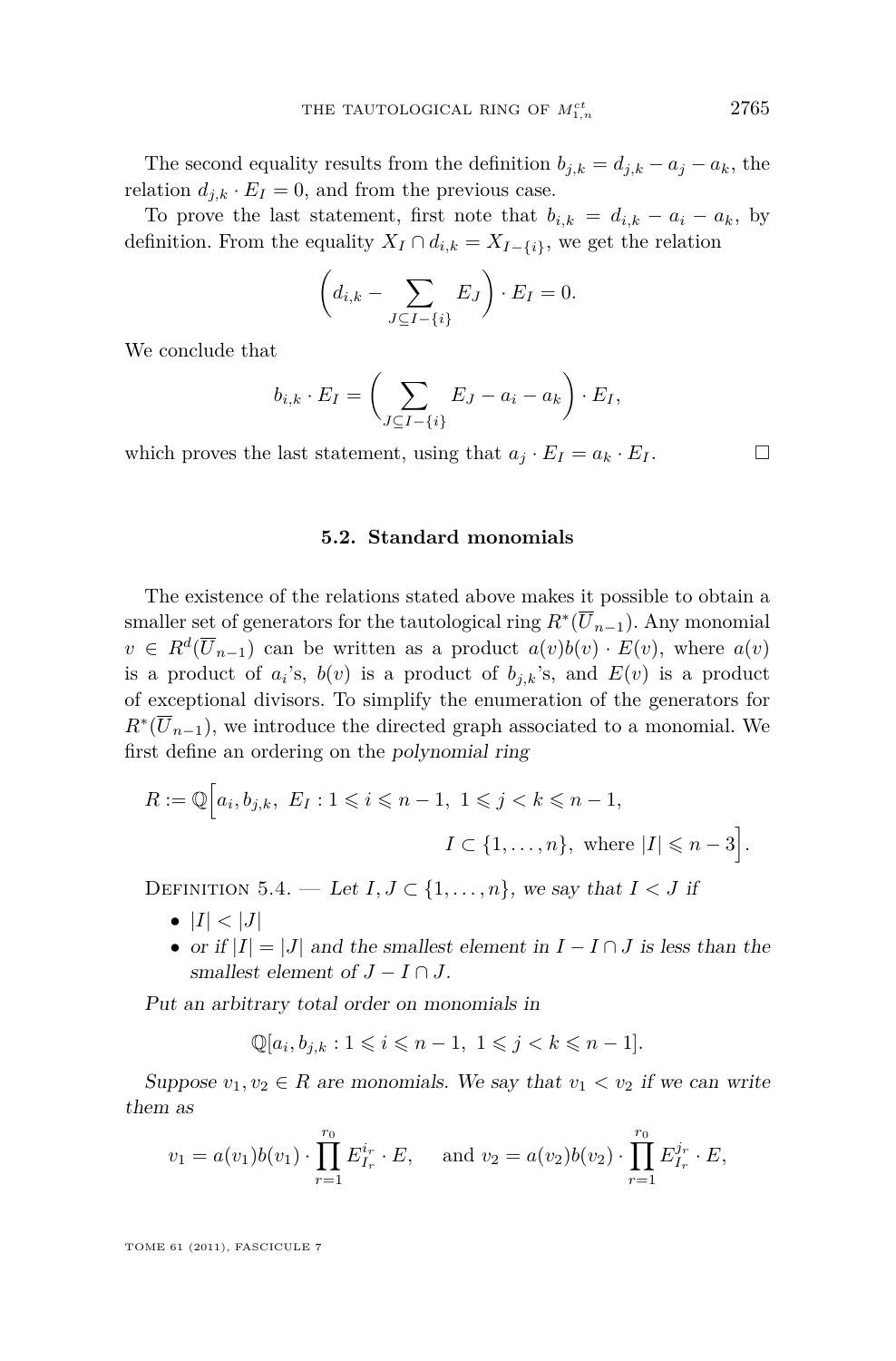<span id="page-16-0"></span>where  $E = \prod_{r=r_0+1}^{m} E_{I_r}^{i_r}$ , for  $I_1 < \cdots < I_m$ , and  $i_{r_0} < j_{r_0}$ ; or if  $r_0 = 0$  and  $a(v_1)b(v_1) < a(v_2)b(v_2)$ .

Furthermore, we say that  $v_1 \ll v_2$ , if for any factor  $E_I$  of  $v_2$  we have that  $v_1 < E_I$ .

DEFINITION 5.5. — Let  $v = a(v)b(v) \cdot E_{I_1}^{i_1} \cdots E_{I_m}^{i_m}$ , where  $i_r \neq 0$  for  $r = 1, \ldots, m$  and  $I_1 < \cdots < I_m$ , be a monomial. The directed graph  $\mathcal{G} = (V_{\mathcal{G}}, E_{\mathcal{G}})$  associated to *v* is defined by the following data:

- A set  $V_{\mathcal{G}}$  and a one-to-one correspondence between members of  $V_{\mathcal{G}}$ and members of the set  $\{1, \ldots, m\}$ . Elements of  $V_{\mathcal{G}}$  are called the vertices of G.
- A set  $E_G \subset V_G \times V_G$  consisting of all pairs  $(r, s)$ , where  $I_s$  is a minimal element of the set

$$
\{I_i : I_r \subset I_i\}
$$

with respect to inclusion. Elements of  $E_{\mathcal{G}}$  are called the edges of  $\mathcal{G}$ . For a vertex  $i \in V_G$ , the closure  $\overline{i} \subset V_G$  is defined to be the subset

$$
y, \text{ the closed set } t \in T, \text{ is defined to } S
$$

$$
\{r \in V_{\mathcal{G}} : I_i \subseteq I_r\}
$$

of  $V_G$ . The degree  $deg(i)$  of *i* is defined to be the number of the elements of the set

$$
\{j \in V_{\mathcal{G}} : (i,j) \in E_{\mathcal{G}}\}.
$$

A vertex  $i \in V_{\mathcal{G}}$  is called a root of  $\mathcal{G}$  if  $I_i$  is minimal with respect to inclusion of sets. Maximal vertices of  $G$  are called external and all the other vertices will be called internal.

In the following, we use the letters  $I_1, \ldots, I_m$  to denote the vertices of  $\mathcal{G}$ .

Remark 5.6. — We can define a directed graph associated to any collection of subsets of the set  $\{1, \ldots, n\}$  in a similar way. In general there may be a loop in the resulting graph after forgetting the directions. Loops don't occur in the graph associated to a non-zero monomial *v*. Hence, we refer to  $\mathcal G$  as the associated forest of the monomial  $v$ , or of the collection  ${I_1, \ldots, I_m}$ .

The next lemma turns out to be useful in defining the dual element:

LEMMA 5.7. — Suppose that  $I_1, \ldots, I_m$  are proper subsets of the set  $\{1, \ldots, n\}$ , containing at most  $n-3$  elements, with the property that each pair *I<sub>r</sub>* and *I<sub>s</sub>* satisfy (\*). Let G be the associated forest. If  $n \notin \bigcap_{r=1}^{m} I_r$ , then there is a unique root of  $\mathcal G$  not containing *n*.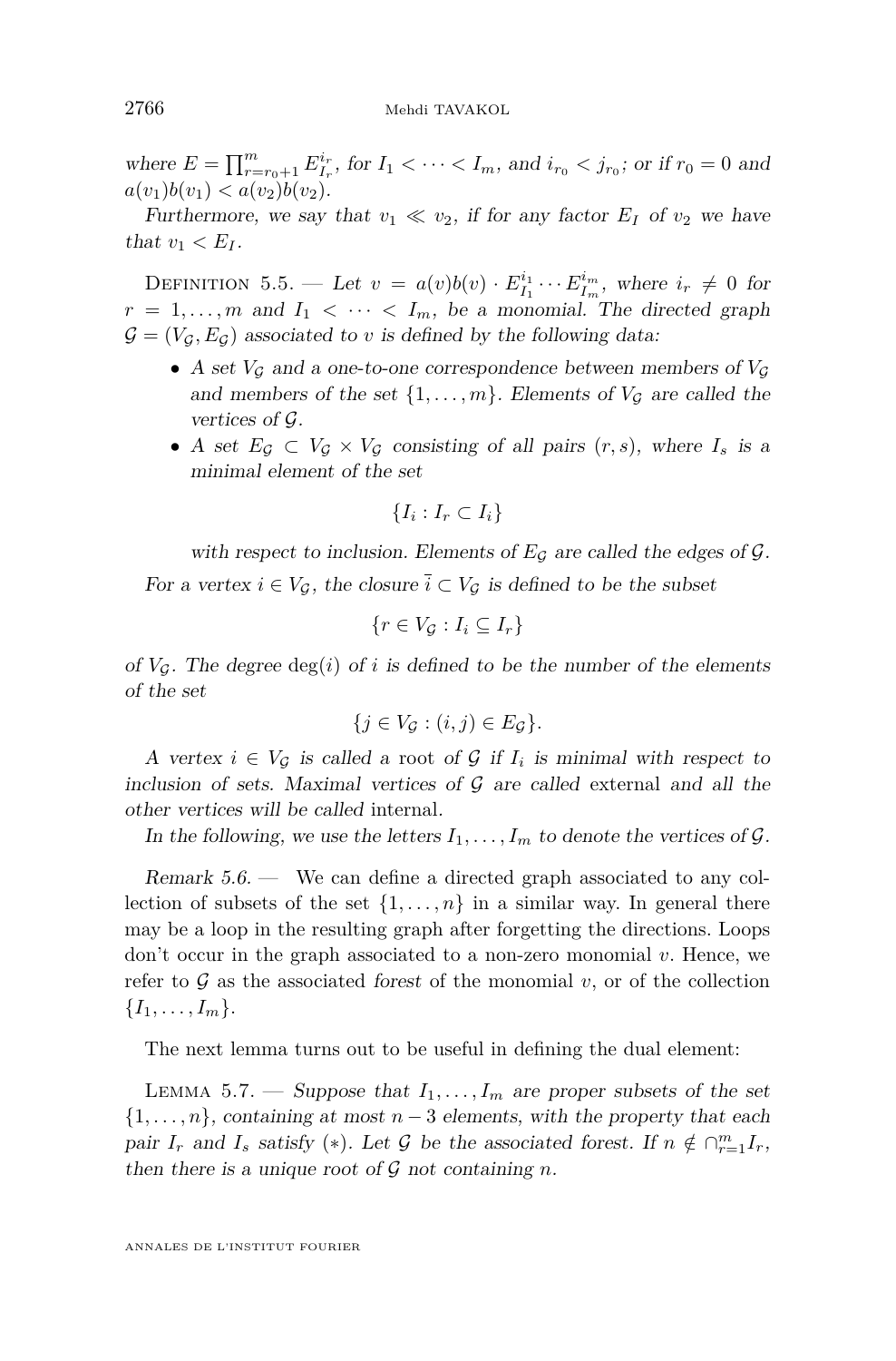<span id="page-17-0"></span>Proof. — By assumption, there is a root  $I_r$  such that  $n \notin I_r$ . Uniqueness follows since for any two roots  $I_r$ ,  $I_s$  of  $\mathcal G$  the equality  $I_r \cup I_s = \{1, \ldots, n\}$ holds. This means that their complements  $I_r^c, I_s^c$  are disjoint. Hence, *n* belongs to the complement of at most one root.

DEFINITION  $5.8.$  — Let *v* be as in Definition [5.5,](#page-16-0)  $\mathcal{G}$  be the associated forest, and  $J_1, \ldots, J_s$ , for some  $s \leq m$ , be roots of  $\mathcal{G}$ . For each  $1 \leq r \leq s$ such that  $n \in J_r$ , let  $\alpha_r \in \{1, \ldots, n\} - J_r$  be the smallest element. The subset *S* of the set  $\{1, \ldots, n-1\}$  is defined as follows:

• If  $n \in \bigcap_{r=1}^m I_r$ , put

$$
S := \{\alpha_1, \ldots, \alpha_s\} \cup (\cap_{r=1}^m I_r - \{n\}),
$$

• if  $n \notin \bigcap_{r=1}^m I_r$ , let  $J_1$  be the unique root of  $\mathcal G$  not containing *n*. In this case

$$
S := \{\alpha_2, \ldots, \alpha_s\} \cup (\cap_{r=1}^m I_r).
$$

The monomial *v* is said to be standard if

- The monomial  $a(v)b(v) \in R^*(C^S)$  is in standard form according to the definition given in the fourth section.
- For each *r* we have that

$$
i_r \leq \min(n-2-|I_r|, |\bigcap_{I_r \subset I_s} I_s| - |I_r| + \deg(I_r) - 2).
$$

We now prove that standard monomials form a basis of the tautological ring:

PROPOSITION 5.9. — The tautological ring  $R^*(\overline{U}_{n-1})$  of  $\overline{U}_{n-1}$  is spanned by standard monomials.

Proof.  $\overline{\phantom{a}}$  Let *v* be a monomial given as in Definition [5.5.](#page-16-0) We have seen that any monomial in  $R^d(C^{n-1})$  can be written in standard form for  $0 \leq d \leq n-1$ . By Lemma [5.3,](#page-14-0) we may assume that  $a(v)b(v)$  is an element of the tautological ring  $R^*(C^S)$  of  $C^S$ , where *S* is defined according to Definition 5.8. The statement is proven using induction and from the following observations:

- From the last class of relations in [5.1,](#page-13-0) for any subset  $I_r$  of the set  $\{1,\ldots,n\}$ , where  $|I_r| \leqslant n-3$ , we can write  $E_{I_r}^{n-1-|I_r|}$  $I_r^{n-1-|I_r|}$  as a sum of elements which are strictly less than it.
- Let  $\{J_1, \ldots, J_s\}$  be the set of minimal elements of the set

$$
\{I_i : I_r \subset I_i, \text{ where } 1 \leq i \leq m\}.
$$

From the third class of relations in [5.1,](#page-13-0) the monomial  $E^j_{I_r} \cdot \prod_{i=1}^s E_{J_i}$ can be written as a sum of terms which are strictly less than it, where  $j = |\bigcap_{i=1}^{s} J_i| - |I_r| + s - 1$ .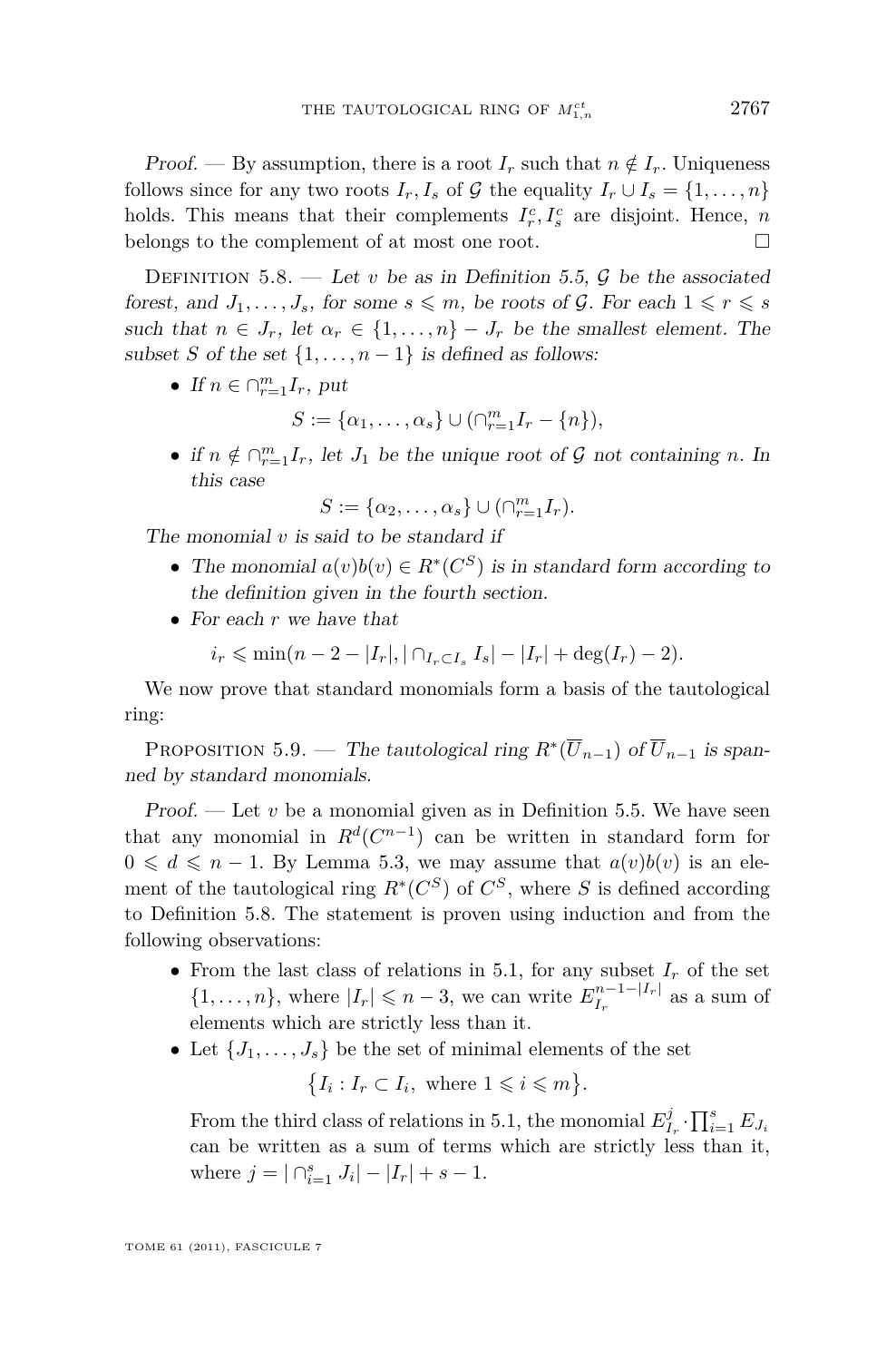#### **5.3. Definition of the dual element**

<span id="page-18-0"></span>Now suppose  $v \in R^d(\overline{U}_{n-1})$  is an element of degree *d* written in standard form. Below, we define the element  $v^*$ , which is an element of  $R^{n-1-d}(\overline{U}_{n-1})$ . As we will see, the property  $v^{**} = v$  holds. This shows that there is a one-to-one correspondence between standard monomials in degree *d* and *n* − 1 − *d*.

DEFINITION 5.10. — Suppose  $v = a(v)b(v) \cdot E(v)$  is a standard monomial, where  $a(v)b(v)$  is in the tautological ring  $R^*(C^{n-1})$  of  $C^{n-1}$ , and

$$
E(v) = \prod_{r=1}^{m} E_{I_r}^{i_r},
$$

where  $i_r \neq 0$  for  $r = 1, \ldots, m$ , and  $I_1 < \cdots < I_m$ . Let G be the associated forest, and  $J_1, \ldots, J_s$ , the set *S* and  $\alpha_r \in J_r$  for  $1 \leq r \leq s$  be as in Definition [5.8.](#page-17-0) The subset *T* of the set *S* is defined as follows:

• If  $n \in \bigcap_{r=1}^m I_r$  put

$$
T := S - (A_v \cup B_v \cup \{n\}),
$$

• if  $n \notin \bigcap_{r=1}^m I_r$ , let  $J_1$  be the unique root of  $\mathcal G$  not containing *n*. In this case

$$
T := S - (A_v \cup B_v).
$$

For each  $1 \leq r \leq m$ , define  $j_r$  to be

$$
\begin{cases} |\bigcap_{I_r \subset I_s} I_s| - |I_r| + \deg(I_r) - 1 - i_r & \text{if } I_r \text{ is an internal vertex of } \mathcal{G} \\ n - 1 - |I_r| - i_r & \text{if } I_r \text{ is an external vertex of } \mathcal{G}. \end{cases}
$$

We define  $v^* = a(v^*)b(v^*) \cdot E(v^*)$ , where

$$
a(v^*) = \prod_{i \in T} a_i
$$
,  $b(v^*) = b(v)$ ,  $E(v^*) = \prod_{r=1}^m E_{I_r}^{j_r}$ .

Remark  $5.11$ . — We verify that the dual element  $v^*$  is well-defined. We need to show that the integers  $j_r$  are non-negative. These integers are indeed positive numbers for  $r = 1, \ldots, m$ . In the definition of standard monomials we have seen that

$$
i_r \leqslant |\bigcap_{I_r \subset I_s} I_s| - |I_r| + \deg(I_r) - 2.
$$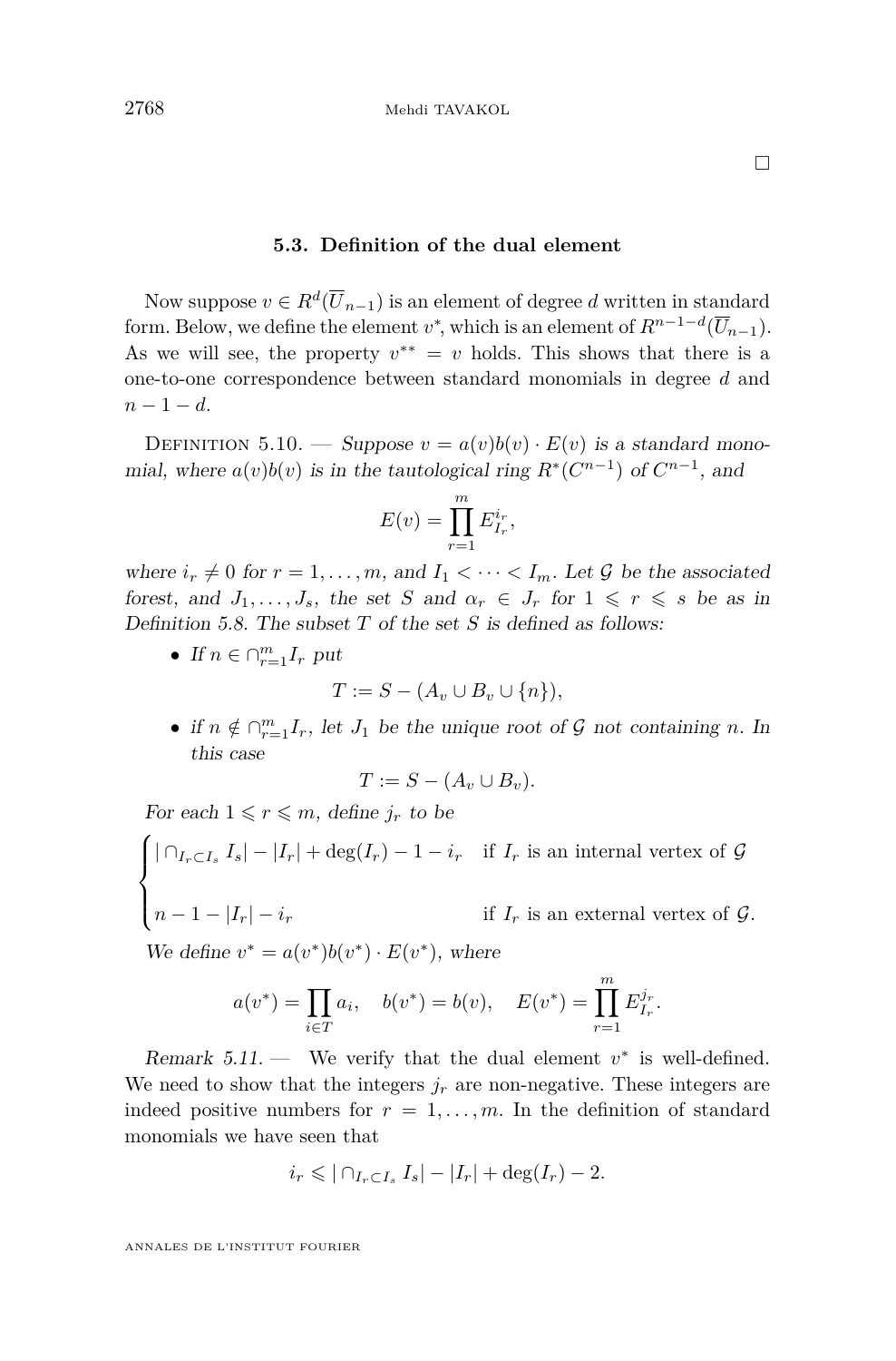<span id="page-19-0"></span>This shows that  $j_r \geq 1$  when  $i_r > 0$  and  $I_r$  is an internal vertex. The case of external vertices is treated using the inequality  $i_r \leq n-2-|I_r|$ .

The following corollary follows from Definition [5.10.](#page-18-0)

COROLLARY 5.12. — Suppose  $v \in R^d(\overline{U}_{n-1})$  is a standard monomial and let  $v^* \in R^{n-1-d}(\overline{U}_{n-1})$  be its dual. Then  $v^*$  is a standard monomial, and furthermore  $v^{**} = v$ .

The next lemma will be useful in the proof of Proposition [5.16](#page-20-0) and identity  $(5)$ :

LEMMA 5.13. — Let  $v = a(v)b(v) \cdot E(v)$  be as in Definition [5.10,](#page-18-0) and G be the associated forest. For a vertex  $i \in V_G$  corresponding to the subset  $I_i$ of the set  $\{1, \ldots, n\}$ , the equality

$$
\sum_{\bar{i}} (i_r + j_r) = n - 1 - |I_i|
$$

holds. Here  $\overline{i}$  is the closure of  $i$  in  $\mathcal G$  defined in Definition [5.5.](#page-16-0)

Proof. — It is immediate from the definition of the  $j_r$ 's above.

**5.4. The pairing** 
$$
R^d(\overline{U}_{n-1}) \times R^{n-1-d}(\overline{U}_{n-1})
$$

In the previous part, we defined dual elements for standard monomials. Below, we will see that with respect to the ordering of the generators of the Chow groups given in [5.4](#page-15-0) the resulting intersection matrix between the standard monomials and their duals consists of square blocks on the main diagonal, whose entries are, up to a sign, intersection numbers in  $R^{|S|}(C^S)$ , for certain sets *S*, and all blocks below the diagonal are zero. To prove the stated properties of the intersection matrix, we introduce a natural filtration  $(1)$  on the tautological ring.

DEFINITION  $5.14.$  — Let *v* be a standard monomial as given in Defini-tion [5.8,](#page-17-0) and let  $J_1, \ldots, J_s$  be roots of the associated forest. Define  $p(v)$  to be the degree of the element

 $a(v)b(v) \cap_{r=1}^{s} X_{J_r} \in A^*(C^{n-1}),$ 

which is the same as the integer

$$
\deg a(v)b(v) + n - |\bigcap_{r=1}^s J_r| - s.
$$

 $(1)$  The definition of this filtration on the tautological ring was formulated after a question of E. Looijenga.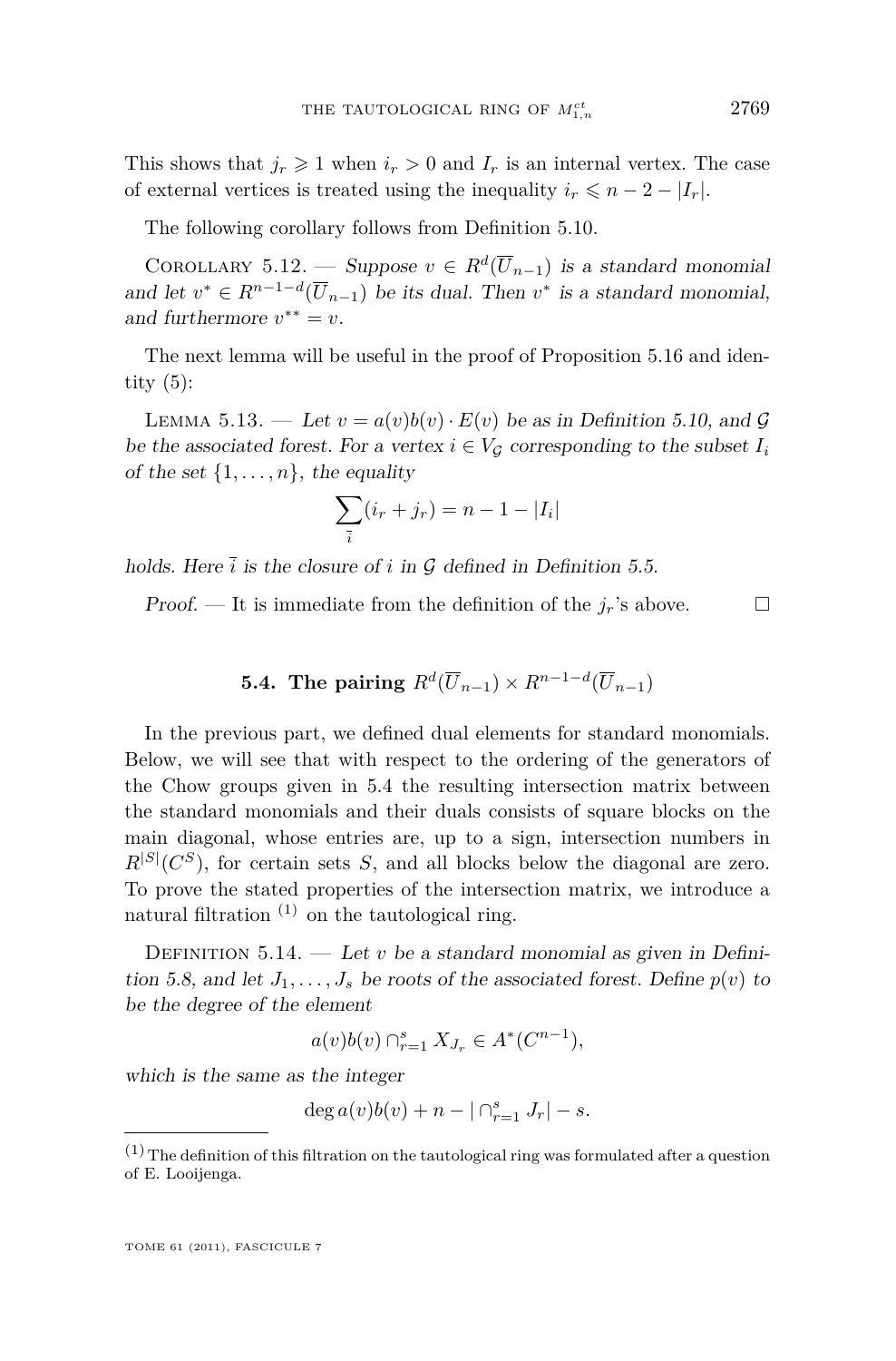<span id="page-20-0"></span>The subspace  $F^p R^* (\overline{U}_{n-1})$  of the tautological ring is defined to be the Q-vector space spanned by standard monomials *v* satisfying  $p(v) \geq p$ .

PROPOSITION 5.15.

- (a) For any integer *p*, we have that  $F^{p+1}R^*(\overline{U}_{n-1}) \subseteq F^pR^*(\overline{U}_{n-1})$ .
- (b) Let  $v \in F^p R^* (\overline{U}_{n-1})$  and  $w \in R^d (\overline{U}_{n-1})$  be such that  $w \ll v$ . If  $p + d \geq n$ , then *v* · *w* is zero. In particular,  $F^n R^*(\overline{U}_{n-1})$  is zero.

Proof. — The first statement is immediate from Definition [5.14.](#page-19-0) Let us prove (b). Let *v* be given as in Definition [5.8.](#page-17-0) Denote by *Y* the blow-up of  $C^{n-1}$  corresponding to the collection

$$
\{J\subset \{1,\ldots,n\}: J< J_r \text{ for } 1\leqslant r\leqslant s\}
$$

Note that the dimension  $\dim \bigcap_{r=1}^s X_{J_r}$  of the transversal intersection  $\bigcap_{r=1}^s X_{J_r}$  is equal to  $\bigcap_{r=1}^s J_r \big| + s - 1$ . The product

$$
a(v)b(v)\cdot\prod_{r=1}^s\widetilde{X}_{J_r}\cdot w\in A^*(Y)
$$

is zero since its degree, which is

$$
deg(a(v)b(v)) + n - |\bigcap_{r=1}^{s} J_r| - s + d,
$$

is at least *n*, by assumption. This means that the product

$$
a(v)b(v) \cdot \prod_{r=1}^{s} E_{J_r} \cdot w \in R^*(\overline{U}_{n-1}),
$$

which is a factor of  $v \cdot w$ , is zero as well.

Using the proven lemma we are able to prove the following vanishing result:

PROPOSITION 5.16. — Suppose  $v_1, v_2 \in R^d(\overline{U}_{n-1})$  are standard monomials satisfying  $E(v_1) < E(v_2)$ . Then  $v_1 \cdot v_2^* = 0$ .

*Proof.* — It is enough to write  $v_1 \cdot v_2^*$  as a product  $v \cdot w$ , for  $v, w \in$  $R^*(\overline{U}_{n-1})$  satisfying the properties given in Proposition 5.15. To find *v* and *w*, let  $v_1, v_2$  be given as in Definition [5.4,](#page-15-0) and denote by  $\{J_1, \ldots, J_s\}$ the set of roots of the graph associated to the monomial  $E = \prod_{r=r_0+1}^{m} E_{I_r}^{i_r}$ . By relabeling the roots we may assume that there is an  $s_0 \geq 0$  such that  $I_{r_0} \subset J_r$  for  $1 \leq r \leq s_0$ , and the equality  $I_{r_0} \cup J_r = \{1, \ldots, n\}$  holds for  $s_0 < r \le s$ . Let *w* be the product of all monomials in  $v_1 \cdot v_2^*$  which are strictly less than  $E_{I_{r_0}}$  and  $v$  be the product of the other factors, so that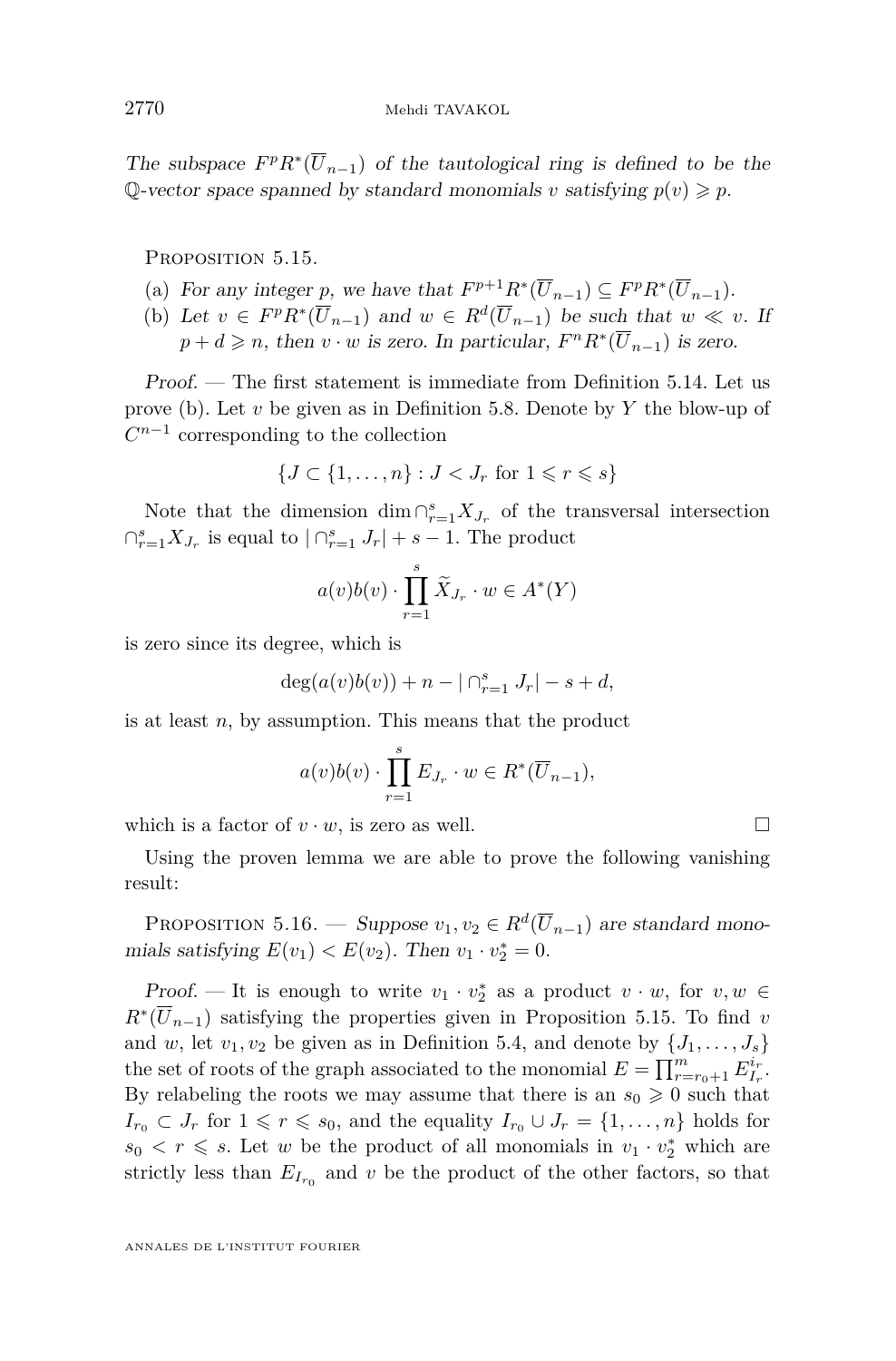<span id="page-21-0"></span> $v_1 \cdot v_2^* = v \cdot w$ . Notice that  $w \ll v$ , by the definition of *v* and *w*. The degree *d* of *w* is computed using Lemma [5.13:](#page-19-0)

$$
d = n + j_{r_0} - i_{r_0} + s - s_0 - |I_{r_0}^c| - \sum_{r=s_0+1}^s |J_r^c|
$$
  
=  $j_{r_0} - i_{r_0} + s - s_0 + |I_{r_0} \cap J_{s_0+1} \cap \cdots \cap J_s|$   
 $\geq s - s_0 + 1 + |I_{r_0} \cap J_{s_0+1} \cap \cdots \cap J_s| = n - p(v).$ 

From  $d + p(v) \geq n$  we see that the product  $v \cdot w$  is zero.

To study the blocks on the main diagonal we proceed as follows: We first prove an identity which reduces the number of exceptional divisors in the product for certain monomials. Let *Y* be a blow-up of  $C^{n-1}$  at some step in the construction of  $\overline{U}_{n-1}$ . Suppose that

$$
V_1 \cap \dots \cap V_k \cap W = Z
$$

is a transversal intersection of tautological classes, where  $W = D_1 \cap \cdots \cap D_r$ is a transversal intersection of divisors  $D_1, \ldots, D_r \in R^1(Y)$ , and let  $f \in$  $R^*(Y)$  be an element of degree  $d = dim(Z)$ . Denote by  $E_Z$  the exceptional divisor of the blow-up  $Bl_ZY$  of  $Y$  along  $Z$  and by  $E_{V_1}, \ldots, E_{V_k}$  those of the blow-up  $\overline{Y}$  of  $Bl_ZY$  along the proper transform of the subvarieties *V*<sub>1</sub>*,..., V*<sub>*k*</sub>. It follows from Lemma [3.5](#page-9-0) that  $P_{W/Y}(-E_Z) \in J_{\widetilde{V}/\widetilde{Y}}$ , for  $V =$ *V*<sub>1</sub> ∩ · · · ∩ *V*<sub>*k*</sub>. Using the same argument as in Lemma [3.6](#page-9-0) we observe that the equality

$$
f \cdot E_Z^r \cdot E_{V_1} \cdots E_{V_k} = (-1)^{r-1} f \cdot W \cdot E_{V_1} \cdots E_{V_k}
$$

holds in  $R^{r+d+k}(\tilde{Y})$ . If the codimension of the subvariety  $V_i$  is  $r_i$  and that of  $Z$  is  $r_0$ , then from the proven result in Lemma [3.6](#page-9-0) one gets the following identity:

(4) 
$$
f \cdot E_Z^r \cdot E_{V_1}^{r_1} \cdots E_{V_k}^{r_k} = (-1)^{r_0 - k - 1} f \cdot Z.
$$

Notice that this identity reduces the computation of certain monomials containing the exceptional divisors to one which belongs to the Chow ring *A*<sup>∗</sup>(*Y*). We now use this identity to compute the numbers occurring on the main diagonal of the intersection matrix.

Let  $I_1, \ldots, I_m$  be subsets of the set  $\{1, \ldots, n\}$  containing at most  $n-3$ elements such that for every pair  $I_r$  and  $I_s$  the property (\*) holds. Let  $\mathcal G$ be the associated forest of the collection  $I_1, \ldots, I_m$  and  $J_1, \ldots, J_s$ , the set *S* and  $\alpha_r \in J_r$  for  $1 \leq r \leq s$  be as in Definition [5.8.](#page-17-0) If  $n \notin \bigcap_{r=1}^m I_r$ , let  $J_1$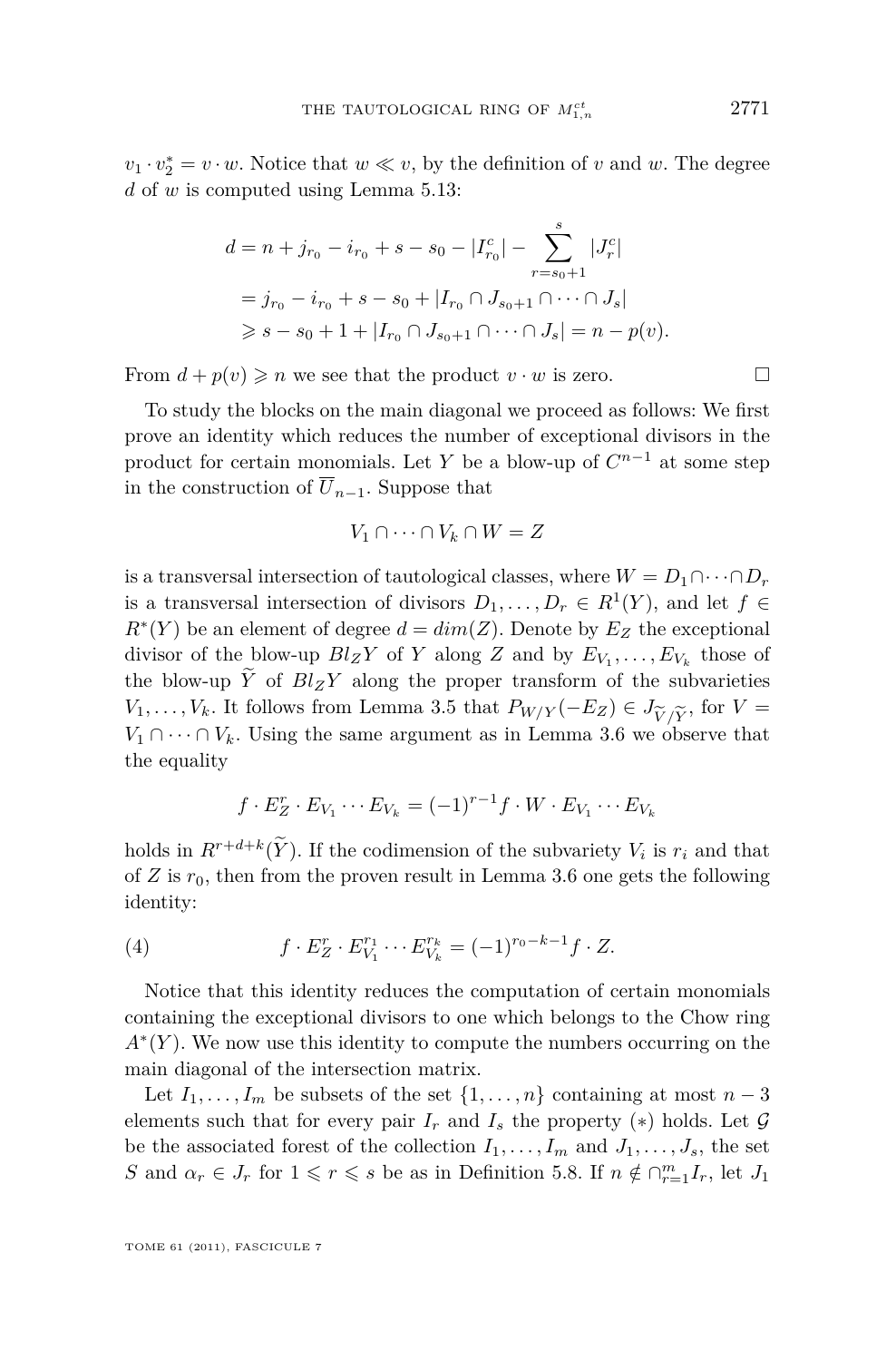be the unique root of  $G$  not containing  $n$ . Define

$$
E := \prod_{r=1}^m E_{I_r}^{i_r},
$$

where

$$
i_r = \begin{cases} |\bigcap_{I_r \subset I_s} I_s| - |I_r| + \deg(I_r) - 1 & \text{if } I_r \text{ is an internal vertex of } \mathcal{G} \\ n - 1 - |I_r| & \text{if } I_r \text{ is an external vertex of } \mathcal{G}. \end{cases}
$$

Consider an element  $f \in \mathbb{Q}[a_i, b_{i,j} : i, j \in S]$ , of degree  $|\bigcap_{r=1}^m I_r| + s - 1$ . Then from the identity [\(4\)](#page-21-0) it follows that

(5) 
$$
f \cdot E = (-1)^{\varepsilon} f \cdot \prod_{i \in \{1, ..., n-1\} - S} a_i.
$$

where  $\varepsilon = n + |\bigcap_{r=1}^{m} I_r| + \sum_{i \in V(G)} \deg(i)$ , using Lemma [5.13.](#page-19-0)

Note that for any  $v \in R^d(\overline{U}_{n-1})$ , the product  $E := E(v) \cdot E(v^*)$  is in the form given above according to Definition [5.10.](#page-18-0)

THEOREM 5.17. — For any  $0 \le d \le n-1$ , the pairing  $R^d(\overline{U}_{n-1}) \times R^{n-1-d}(\overline{U}_{n-1}) \to \mathbb{Q}$ 

is perfect.

Proof. — Let  $A := \{v_1, \ldots, v_r\} \subset R^d(\overline{U}_{n-1}),$  where  $v_1 < \cdots < v_r$ , be the set of standard monomials of degree *d*, and  $\{v_1^*, \ldots, v_r^*\} \subset R^{n-1-d}(\overline{U}_{n-1})$ be the set of their duals defined above. For a monomial

$$
E \in \mathbb{Q}[E_I : I \subset \{1, \ldots, n\} \text{ and } |I| \leq n-3],
$$

define

$$
A_E := \{ v \in A : E(v) = E \}.
$$

Let  $G$  be the graph associated to the monomial  $E$ , and define  $S$  as in Definition [5.8.](#page-17-0) For  $v_i, v_j \in A_E$  the number

$$
v_i \cdot v_j^* \in R^{n-1}(\overline{U}_{n-1}) = \mathbb{Q}
$$

is the same as

$$
(-1)^{\varepsilon} a(v_i)b(v_i) \cdot a(v_j^*)b(v_j^*) \in R^S(C^S) = \mathbb{Q},
$$

by the identity (5), where  $\varepsilon = n + |\bigcap_{r=1}^{m} I_r| + \sum_{i \in V(\mathcal{G})} \deg(i)$ .

This means that the intersection matrices  $(v_i \cdot v_j^*)$  and  $(a(v_i)b(v_i))$  $(a(v_j^*)b(v_j^*))$ , for  $v_i, v_j$  in the set  $A_E$ , are the same up to a sign after the identifications above. From the study of the tautological ring  $R^*(C^S)$  of  $C<sup>S</sup>$ , we know that the kernel of the matrix above is generated by relations

<span id="page-22-0"></span>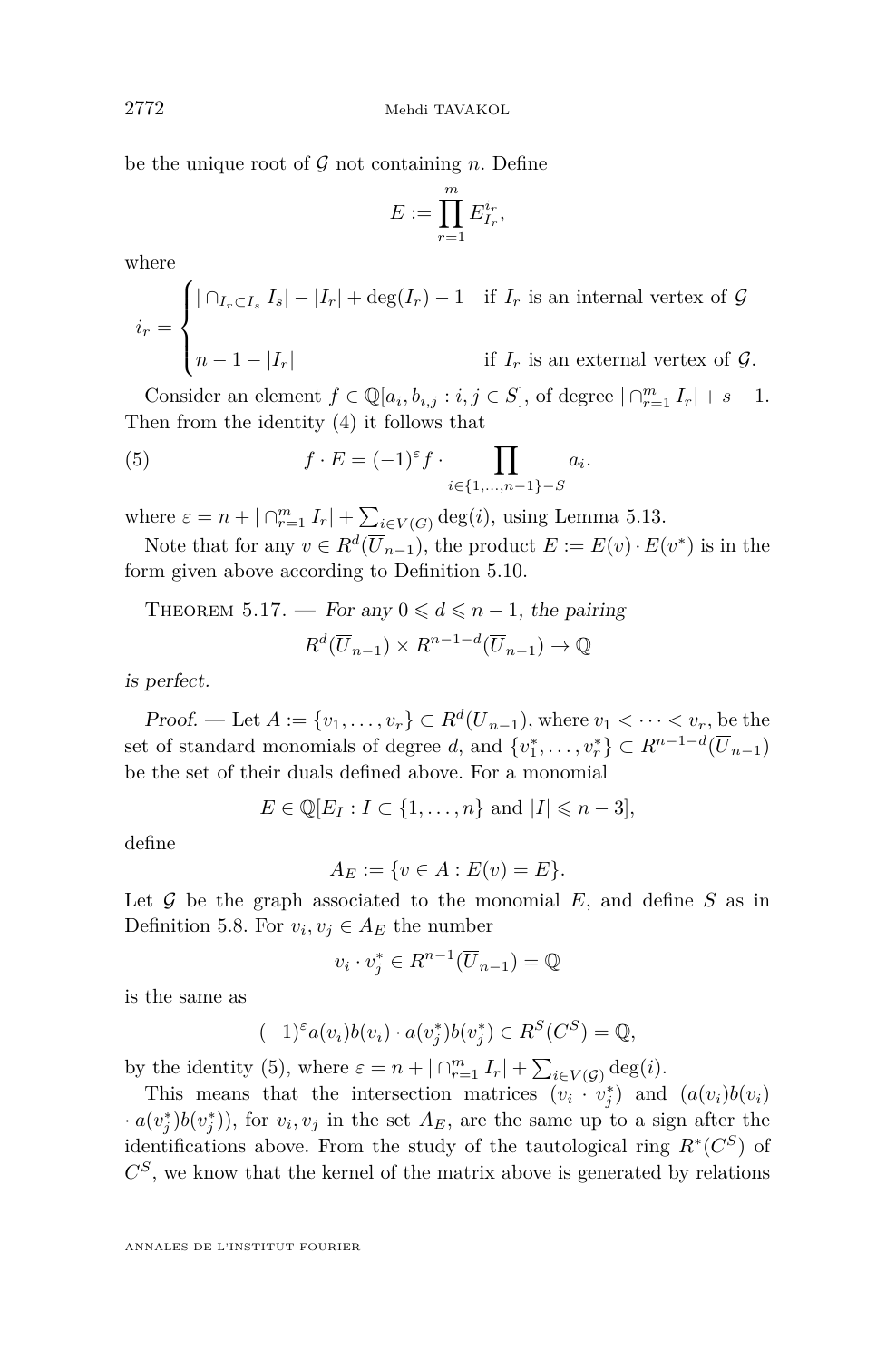in  $R^*(C^S)$ . After choosing a basis for  $R^{d-\deg(E)}(C^S)$ , the resulting matrix is invertible. It means that the intersection matrix of the pairing

$$
R^d(\overline{U}_{n-1}) \times R^{n-1-d}(\overline{U}_{n-1}) \to \mathbb{Q}
$$

with this choice of basis elements for the tautological groups consists of invertible blocks on the main diagonal and zero blocks below the diagonal, hence is invertible. This proves the claim.

## **6.** The tautological ring  $R^*(M_{1,n}^{ct})$

In the first part we obtained the morphism  $F: \overline{U}_{n-1} \to M_{1,n}^{ct}$ , induced from the family of curves  $\pi : \overline{U}_n \to \overline{U}_{n-1}$ . The morphism *F* induces a ring homomorphism

$$
F^*: A^*(M^{ct}_{1,n}) \to A^*(\overline{U}_{n-1}).
$$

For a subset  $J \subset \{1, \ldots, n\}$ , the pull back  $F^*(D_J)$  of the divisor class  $D_J$  is a subvariety of  $\overline{U}_{n-1}$  for which the fiber  $\pi^{-1}(P)$  is a nodal curve of type given by  $D_J$ , when  $P$  is its generic point. It follows that  $P$  is a point of the proper transform of the subvariety  $X_I$ , where  $I := \{1, \ldots, n\} - J$ , when  $|J| \geq 3$ , and belongs to the proper transform of the divisors  $a_i, d_{j,k}$ if *J* = {*i, n*}, {*j, k*}, for  $1 \le i \le n-1$  and  $1 \le j \le k \le n-1$ . But the proper transform of  $X_I$  is equal to  $E_I$ , when  $|I| \leq n-3$ , and those of the divisors  $a_i, d_{j,k}$  are  $a_i - \sum_{i \notin I \subset \{1, ..., n-1\}} E_I$  and  $d_{j,k} - \sum_{I \subset \{1, ..., n\} - \{j,k\}} E_I$ respectively, for  $1 \leq i \leq n-1$  and  $1 \leq j \leq k \leq n-1$ . This means that

$$
F^*(D_{\{i,n\}}) = a_i - \sum_{i \notin I \subset \{1,\dots,n-1\}} E_I \text{ for } 1 \le i \le n-1,
$$
  

$$
F^*(D_{\{j,k\}}) = d_{j,k} - \sum_{I \subset \{1,\dots,n\} - \{j,k\}} E_I \text{ for } 1 \le j < k \le n-1,
$$
  

$$
F^*(D_J) = E_I, \quad \text{where } I = \{1,\dots,n\} - J \text{ for } |J| \ge 3.
$$

From this we see that the pull-back homomorphism  $F^*$  sends tautological classes to tautological classes, and defines a ring homomorphism

$$
F^*: R^*(M^{ct}_{1,n}) \to R^*(\overline{U}_{n-1}).
$$

If we rewrite the expressions above, we get that

$$
a_i = F^*(\sum_{i,n \in J} D_J) \text{ for } 1 \leq i \leq n-1,
$$
  
\n
$$
d_{i,j} = F^*(\sum_{j,k \in J} D_J) \text{ for } 1 \leq j < k \leq n-1,
$$
  
\n
$$
E_I = F^*(D_J), \quad \text{where } J = \{1, \dots, n\} - I \text{ for } |I| \leq n-3.
$$

TOME 61 (2011), FASCICULE 7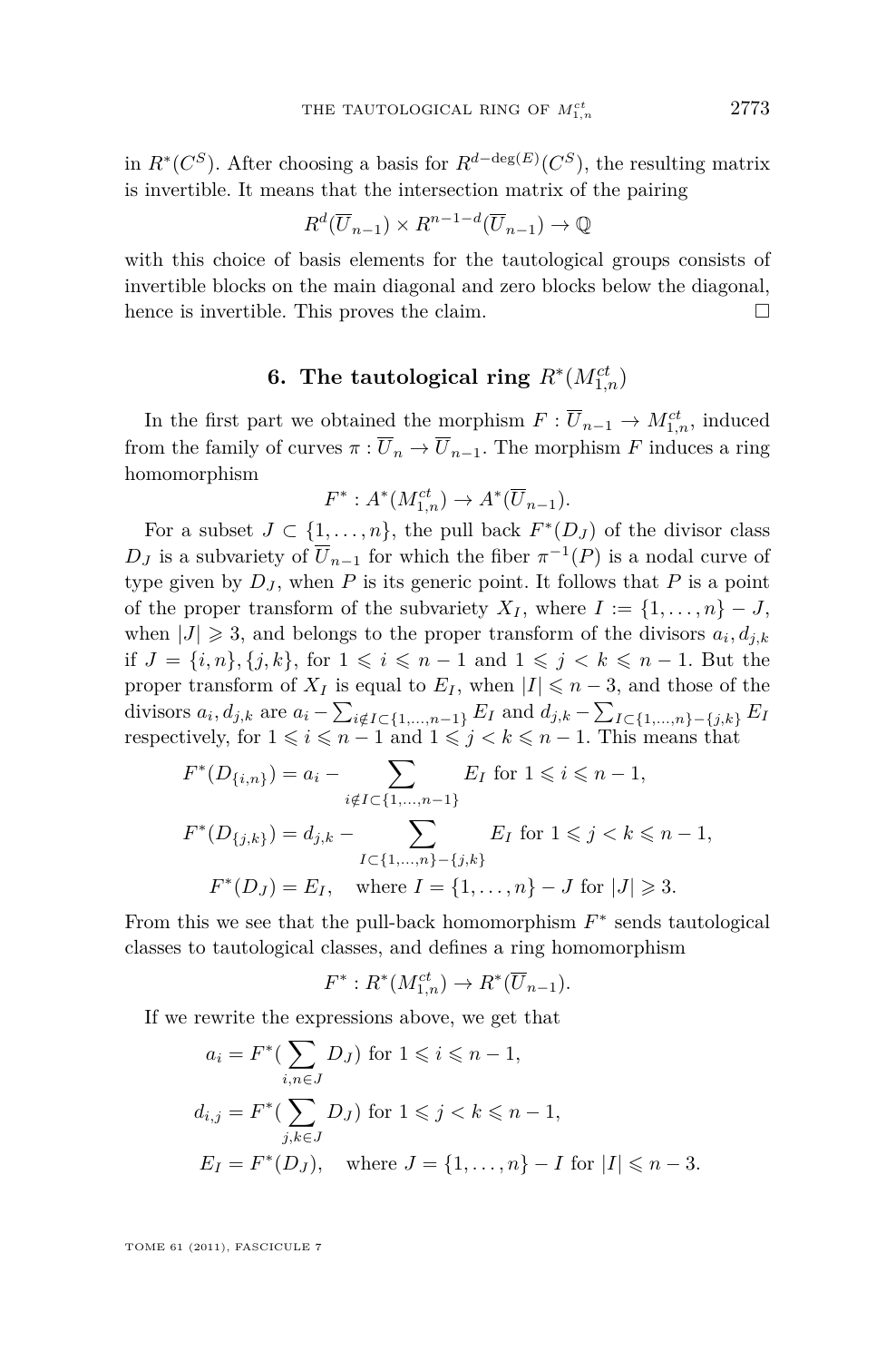This shows that  $F^*$  is a surjection. We prove that  $F^*$  is injective by extending the function

$$
G: \{a_i, d_{j,k}, E_I : 1 \le i \le n-1, 1 \le j < k \le n-1, I \subset \{1, \ldots, n\}
$$
\n
$$
\text{and } |I| \le n-3\} \to R^*(M_{1,n}^{ct}),
$$

defined by the rule

$$
G(a_i) = \sum_{i,n \in J} D_J \text{ for } 1 \leq i \leq n-1,
$$
  
\n
$$
G(d_{j,k}) = \sum_{j,k \in J} D_J \text{ for } 1 \leq i \leq n-1 \text{ and } 1 \leq j < k \leq n-1,
$$
  
\n
$$
G(E_I) = D_{I^c} \text{ for } |I| \leq n-3
$$

to a ring homomorphism

$$
G: R^*(\overline{U}_{n-1}) \to R^*(M^{ct}_{1,n}).
$$

This is done by verifying that all relations between elements  $a_i, d_{j,k}, E_I$ 's on the left hand side hold between classes on the right hand side. To simplify the notation, we drop the letter *G* for tautological classes in  $R^*(M_{1,n}^{ct})$ . For instance, we write  $a_i = \sum_{i,n \in J} D_J$  and  $E_I = D_{I^c}$  for a subset  $I \subset$  $\{1, \ldots, n\}$  with  $|I| \leq n-3$ .

Let us introduce the following notation: Suppose *S* is a subset of the set  $\{1, \ldots, n\}$ . By  $M_{1,S}^{ct}$ , we mean the moduli space of stable curves of genus one of compact type whose marking set is *S*. Let

$$
\pi_S: M_{1,n}^{ct} \to M_{1,S}^{ct}
$$

be the projection which forgets the markings in  $\{1, \ldots, n\}$  – *S* and contracts unstable components.

• We first deal with relations among generators of  $R^*(C^{n-1})$ : Notice that

$$
a_i = \pi_{\{i,n\}}^*(D_{\{i,n\}}), \quad d_{j,k} = \pi_{\{j,k\}}^*(D_{\{j,k\}}),
$$
  

$$
b_{j,k} = \pi_{\{j,k,n\}}^*(D_{\{j,k\}} - D_{\{j,n\}} - D_{\{k,n\}} - D_{\{j,k,n\}}).
$$

From the relations  $D^2_{\{i,n\}} = D^2_{\{j,k\}} = 0$  in  $R^2(M^{ct}_{1,\{i,n\}})$  and  $R^2(M_{1,\lbrace j,k \rbrace}^{ct}),$  we obtain that the relations  $a_i^2 = d_{j,k}^2 = 0$  hold in  $R^2(M_{1,n}^{ct}),$  for  $1 \leqslant i \leqslant n-1$  and  $1 \leqslant j < k \leqslant n-1$ . On the other hand, the relation

$$
(D_{\{i,j\}} - D_{\{i,n\}} - D_{\{j,n\}} - D_{\{i,j,n\}}) \cdot (D_{\{i,n\}} + D_{\{i,j,n\}})
$$
  
= 0 \in R<sup>2</sup>(M<sub>1,\{i,j,n\}</sub><sup>ct</sup>)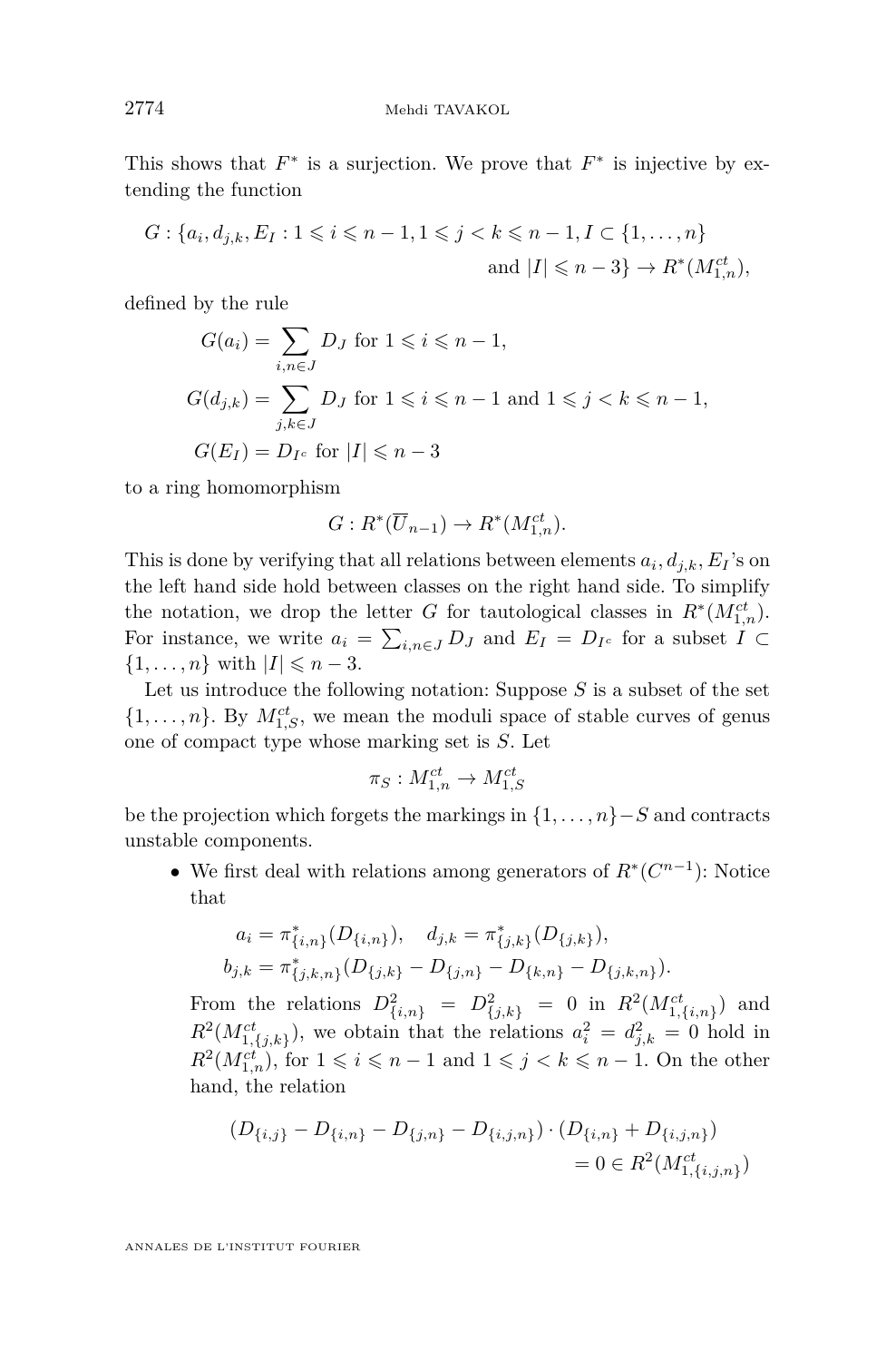says that  $a_i b_{i,j} = 0$ . From the relation  $d_{j,k}^2 = 0$  obtained above, we get that  $b_{j,k}^2 = -2a_ja_k$ . Now suppose that  $i, j, k, l$  are distinct elements of the set  $\{1, \ldots, n-1\}$ . As we saw in the fourth section, the relation [\(1\)](#page-10-0) in  $R^2(M_{{1,\{i,j,k,n\}}}^{ct})$  can be written as

$$
12(a_i b_{j,k} - b_{i,j} b_{i,k}) = 0.
$$

The relation

$$
12(b_{i,j}b_{k,l} + b_{i,k}b_{j,l} + b_{i,l}b_{j,k}) = 0
$$

is the pull-back of the relation above to  $R^2(M^{ct}_{1,\{i,j,k,l,n\}})$  along the morphism

$$
\pi_{\{i,j,k,n\}}: M_{1,\{i,j,k,l,n\}}^{ct} \to M_{1,\{i,j,k,n\}}^{ct}.
$$

This shows that the classes  $a_i, b_{j,k} \in R^*(M_{1,n}^{ct})$  satisfy all relations among  $a_i, b_{j,k} \in R^*(\overline{U}_{n-1}).$ 

• Note that the following

$$
D_I \cdot D_J \neq 0 \Rightarrow I \subseteq J \quad \text{or } J \subseteq I \quad \text{or } I \cap J = \emptyset
$$

is true. But this can be written as

$$
E_I \cdot E_J \neq 0 \Rightarrow I \subseteq J \quad \text{or } J \subseteq I \quad \text{or } I \cup J = \{1, \dots, n\}.
$$

This proves that the  $E_I$ 's in  $R^*(M_{1,n}^{ct})$  satisfy this class of relations between  $E_I$ 's in  $R^*(\overline{U}_{n-1})$  obtained above.

• For any  $I \subset \{1, \ldots, n\}$  with  $|I| \leq n-3$ , we found the relations  $x.E_I = 0$  for  $x \in \text{ker}(i_I^*)$ , where  $i_I : X_I \to C^{n-1}$  denotes the inclusion. If  $n \notin I$ , then  $\ker(i_I^*)$  is generated by divisor classes  $a_i, b_{i,j}$ , where  $i \in J := \{1, \ldots, n-1\} - I$ , and  $j \in \{1, \ldots, n-1\}$  is different from *i*. Let us see that  $a_i \cdot E_I = 0$  in this case:

$$
a_i \cdot E_I = D_J^2 + \sum_{J_0:i,n \in J_0 \subset J} D_{J_0} \cdot D_J + \sum_{J_0:i,n \in J_0, J \subset J_0} D_{J_0} \cdot D_J.
$$

But this expression is zero from the following known formula for *ψ* classes in genus zero and one:

PROPOSITION 6.1.

(a) The following relation holds in  $A^1(\overline{M}_{0,n})$ :

$$
\psi_i = \sum_{j,k \notin J, i \in J, |J| \geqslant 2} D_J
$$

for some fixed distinct  $j, k \in \{1, \ldots, n\} - \{i\}.$ 

TOME 61 (2011), FASCICULE 7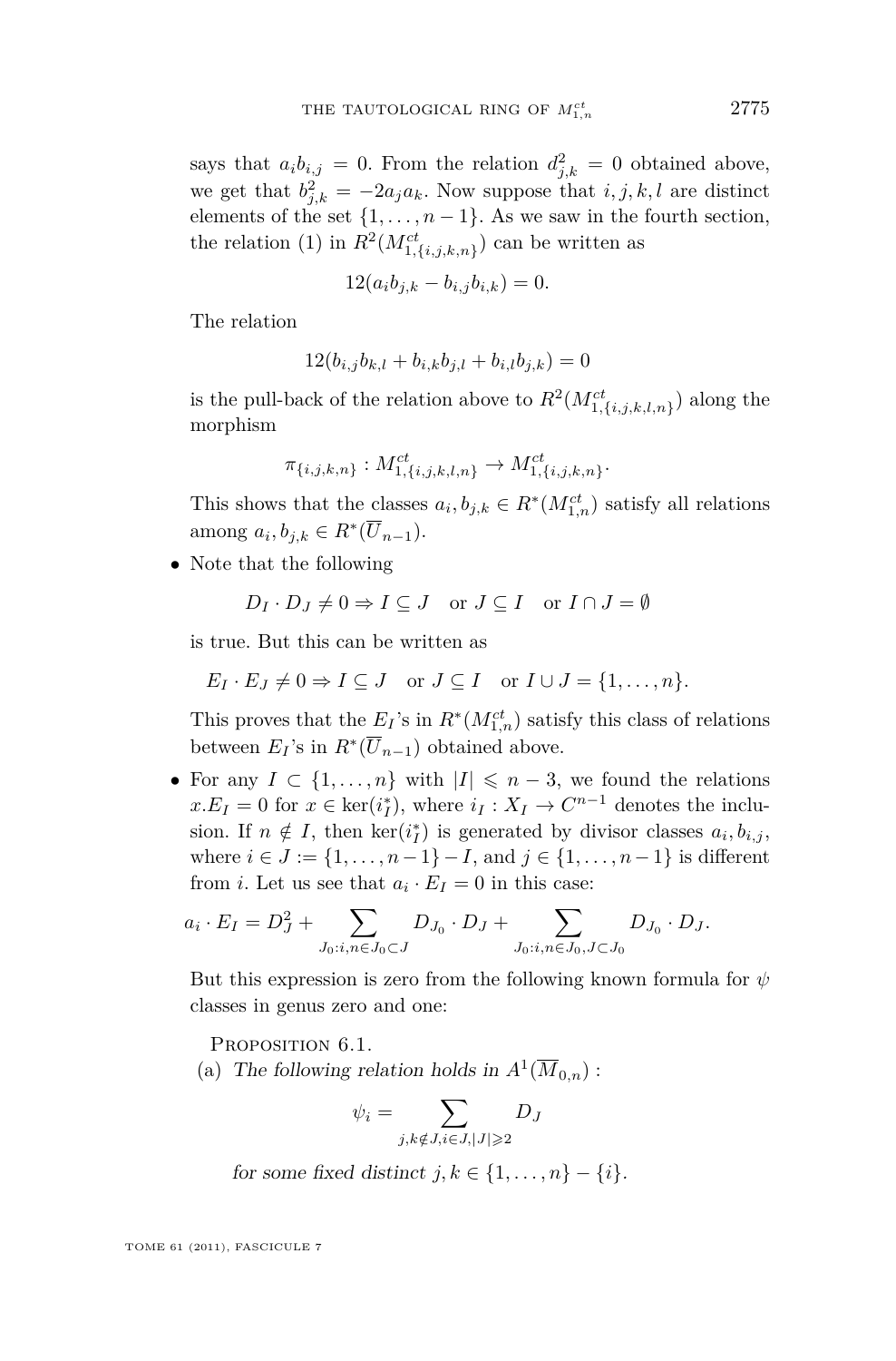(b) The following relation holds in  $A^1(M_{1,n}^{ct})$ :

$$
\psi_i = \sum_{i \in J, |J| \geqslant 2} D_J.
$$

Proof.

(a) is Proposition 1.6 in [\[1\]](#page-28-0).

To prove (b), it is enough to restrict the divisor classes given in Proposition 1.9 of [\[1\]](#page-28-0), to the space  $M_{1,n}^{ct}$ .  $\prod_{1,n}^{ct}$ .

If *i* ∈ {1, . . . , *n* − 1} − *I*, and *j* ∈ {1, . . . , *n* − 1} is distinct from *i*, we saw that  $a_i \cdot E_I = 0$ , and by the same argument as above we see that  $a_j \cdot E_I = d_{i,j} \cdot E_J$ , from which it follows that

$$
b_{i,j} \cdot E_I = (d_{i,j} - a_i - a_j) \cdot E_I = 0.
$$

The case  $n \in I$  is proven by the same argument.

• We get a relation  $P_{W/Y}(-E_Z) \cdot E_{V_1} \cdots E_{V_k} = 0$ , when the subvariety *Z* is a transversal intersection  $V_1 \cap \cdots \cap V_k \cap W$ . After possibly relabeling the indices, we can assume that

$$
Z = X_{I_0}, \quad V_i = X_{I_i}, \text{ for } 1 \leq i \leq k,
$$
  

$$
W = \prod_{i=r_0+1}^{r_1} a_i \cdot \prod_{j=1}^{k-1} a_{r_j+1},
$$

where  $r_0 \le r_1 < \cdots < r_k < n$ , and  $I_0 = \{1, \ldots, r_0\}$ ,  $I_i^c = \{r_i +$  $1, \ldots, r_{i+1}$ , for  $1 \leq i \leq k$ , and  $I_k^c = \{r_k + 1, \ldots, n\}$ . Let us prove that

$$
P_{W/C^{n-1}}(-\sum_{J\subseteq I_0}E_I)\cdot E_{I_1}\cdots E_{I_k}=0\in R^{r_1-r_0+2k-1}(M_{1,n}^{ct})
$$

by showing that any monomial in the expansion of this expression is zero. Let

$$
\prod_{i=r_0+1}^{r_1} E_{J_i} \cdot \prod_{j=1}^{k-1} E_{J_{r_j+1}} \cdot E_{I_1} \cdots E_{I_k},
$$

where

 $i, n \in J_i^c$  for  $r_0 + 1 \leq i \leq r_1$ , and  $r_j + 1, n \in J_j^c$  for  $1 \leq j \leq k - 1$ ,

be any such monomial.

For  $r_0 + 1 \leq i \leq r_1$ , if the product  $E_{J_i} \cdot E_{I_k}$  is non-zero, then  $J_i \subseteq I_k - \{i\}$ . For  $1 \leqslant j \leqslant k-1$ , if the product  $E_{J_{r_j+1}} \cdot E_{I_j}$  is non-zero, then  $J_{r_j+1} \subseteq I_j$ . On the other hand, since  $n \notin J_i, J_{r_j+1}$ for all  $i, j$ , the product  $E_{J_{i_1}} \cdot E_{J_{i_2}}$  is non-zero only if  $J_{i_1} \subseteq J_{i_2}$  or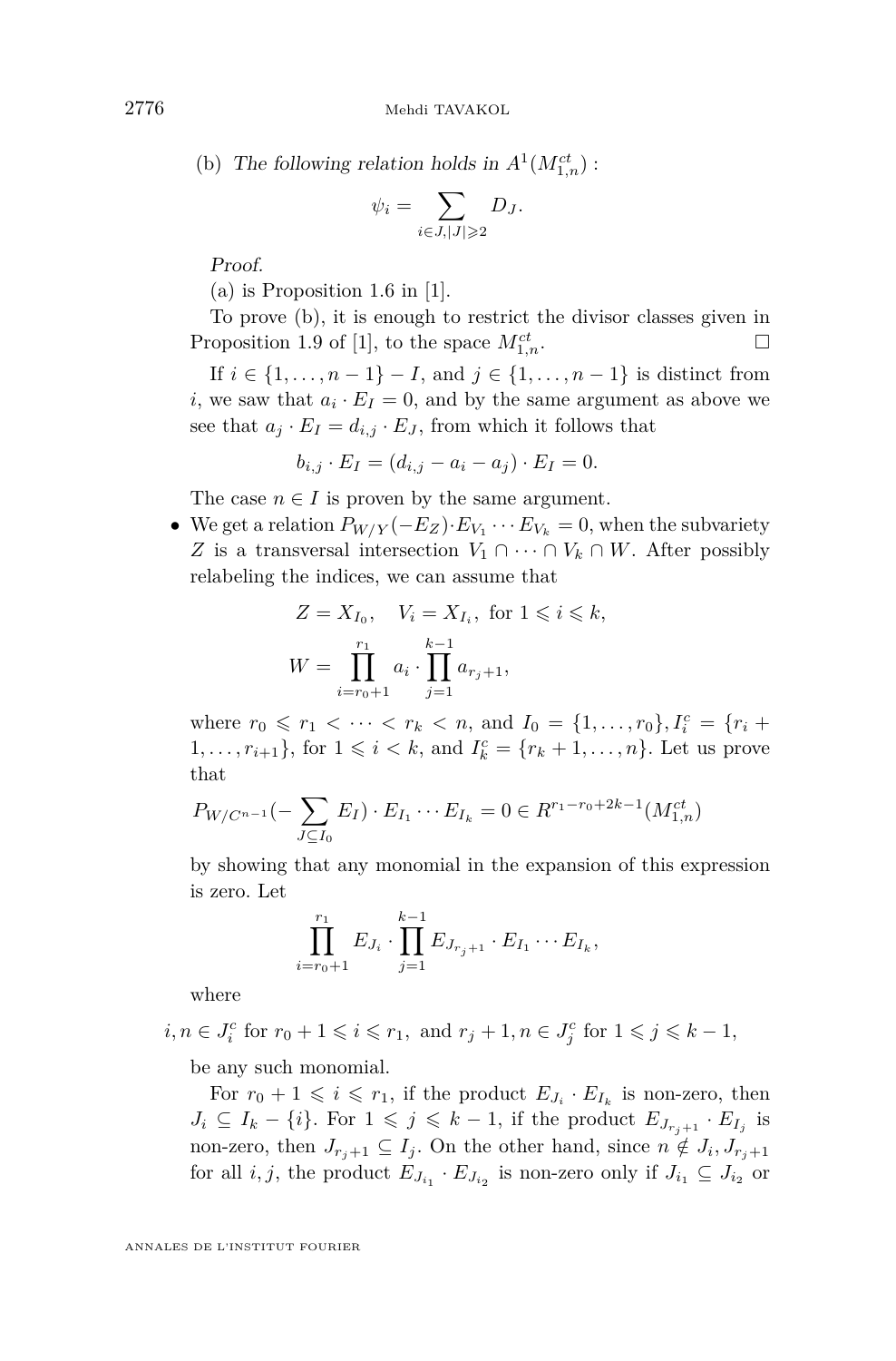<span id="page-27-0"></span> $J_{i_2} \subseteq J_{i_1}$ . It follows that the subsets  $J_i$ 's are totally ordered by inclusion, which means that their intersection is one of them. We conclude that for some *i* the inclusion  $J_i \subseteq I_0$  holds. But this term is excluded from expression above, whence the product is zero.

• For any subset  $I \subset \{1, \ldots, n\}$ , where  $|I| \leq n-3$ , we prove that  $P_{X_I/C^{n-1}}(-\sum_{J\subseteq I}E_J)$  is zero by the same argument as in the previous case, by showing that the monomials occurring in the expansion of the expression above are all zero.

The argument above shows that  $F^*$  is an isomorphism, and hence, our proof of Theorem [0.1](#page-2-0) is complete.

#### **Appendix: Derivation of the relations** [\(2\)](#page-10-0) **and** [\(3\)](#page-10-0)

In this appendix we explain why the relations [\(2\)](#page-10-0) and [\(3\)](#page-10-0) follow from Getzler's relation [\(1\)](#page-10-0). First note that the restriction of the relation [\(1\)](#page-10-0) to the space  $M_{1,4}^{ct}$  becomes

(6) 
$$
12\delta_{2,2} - 4\delta_{2,3} - 2\delta_{2,4} + 6\delta_{3,4} = 0.
$$

Then we compute the pull-back of the classes above to the space  $\overline{U}_3$  along the morphism

$$
F:\overline{U}_3\to M^{ct}_{1,4}.
$$

Recall that

$$
\delta_{2,2} = D_{\{1,2\}} \cdot D_{\{3,4\}} + D_{\{1,3\}} \cdot D_{\{2,4\}} + D_{\{1,4\}} \cdot D_{\{2,3\}},
$$
\n
$$
\delta_{2,3} = D_{\{1,2\}} \cdot D_{\{1,2,3\}} + D_{\{1,2\}} \cdot D_{\{1,2,4\}} + D_{\{1,3\}} \cdot D_{\{1,2,3\}} + D_{\{1,3\}} \cdot D_{\{1,3,4\}} + D_{\{1,3\}} \cdot D_{\{1,3,4\}} + D_{\{1,4\}} \cdot D_{\{1,2,4\}} + D_{\{1,4\}} \cdot D_{\{1,3,4\}} + D_{\{2,3\}} \cdot D_{\{1,2,3\}} + D_{\{2,3\}} \cdot D_{\{2,3,4\}} + D_{\{2,4\}} \cdot D_{\{1,2,4\}} + D_{\{2,4\}} \cdot D_{\{2,4\}} \cdot D_{\{2,3,4\}},
$$
\n
$$
\delta_{2,4} = D_{\{1,2\}} \cdot D_{\{1,2,3,4\}} + D_{\{1,3\}} \cdot D_{\{1,2,3,4\}} + D_{\{1,4\}} \cdot D_{\{1,2,3,4\}},
$$
\n
$$
\delta_{2,4} = D_{\{1,2\}} \cdot D_{\{1,2,3,4\}} + D_{\{1,3\}} \cdot D_{\{1,2,3,4\}} + D_{\{1,4\}} \cdot D_{\{1,2,3,4\}},
$$
\n
$$
\delta_{3,4} = D_{\{1,2,3\}} \cdot D_{\{1,2,3,4\}} + D_{\{1,2,4\}} \cdot D_{\{1,2,3,4\}} + D_{\{1,3,4\}} \cdot D_{\{1,2,3,4\}},
$$
\n
$$
\delta_{3,4} = D_{\{1,2,3\}} \cdot D_{\{1,2,3,4\}} + D_{\{1,2,4\}} \cdot D_{\{1,2,3,4\}} + D_{\{1,3,4\}} \cdot D_{\{1,2,3,4\}} + D_{\{2,3,4\}} \cdot D_{\{1,2,3,4\}}.
$$

From the argument given in Section 6 we see that

$$
F^*(D_I) = E_{\{1,2,3,4\}-I} \text{ when } |I| = 3, 4,
$$
  
\n
$$
F^*(D_{\{i,4\}}) = a_i - E_0 - E_j - E_k,
$$
  
\n
$$
F^*(D_{\{j,k\}}) = d_{j,k} - E_0 - E_i - E_4,
$$

TOME 61 (2011), FASCICULE 7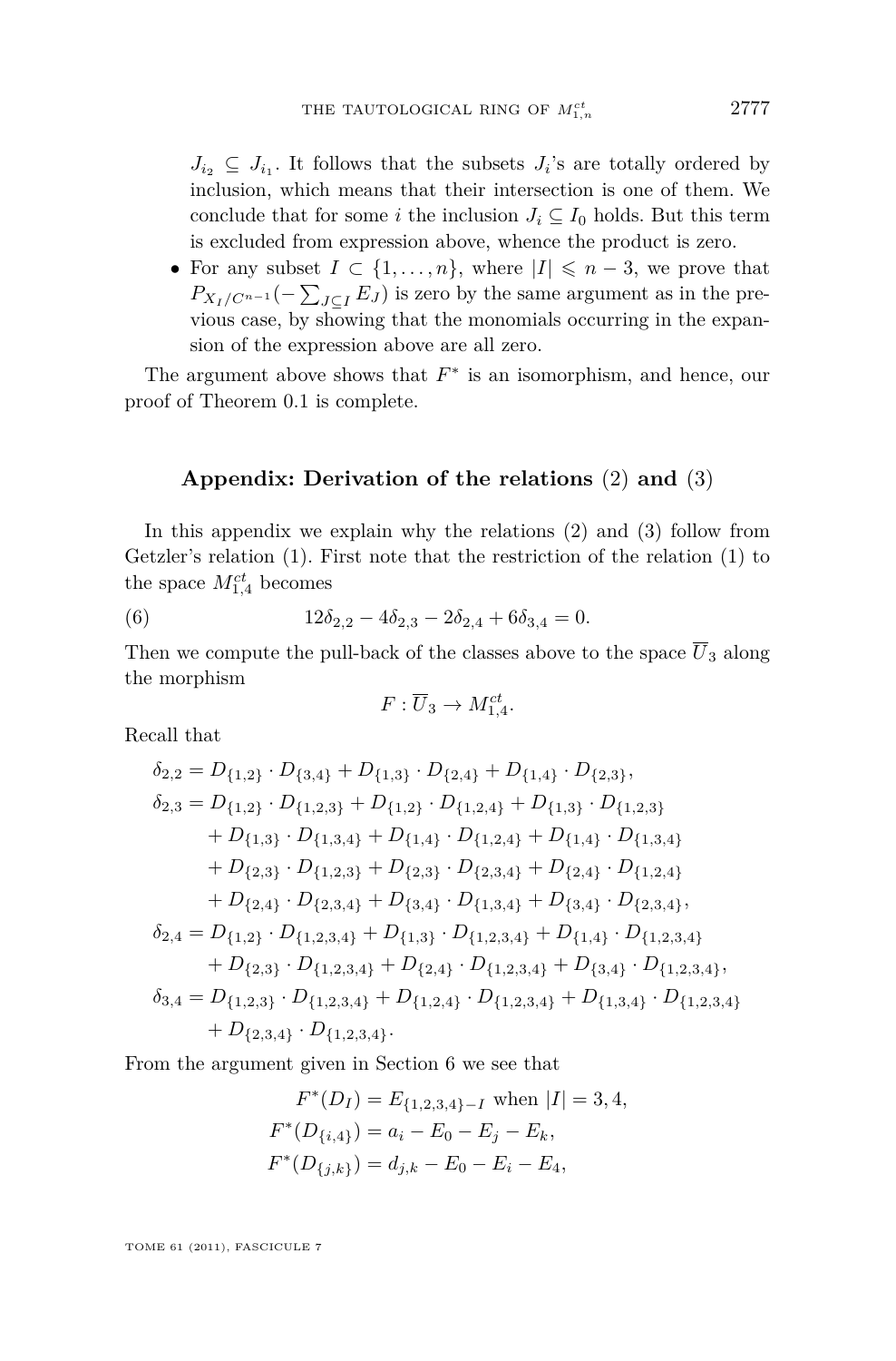<span id="page-28-0"></span>for  $1 \leq i \leq 3$  and  $j \neq k \in \{1, 2, 3\} - \{i\}$ , from which we conclude that

$$
F^*(\delta_{2,2}) = a_1 d_{2,3} + a_2 d_{1,3} + a_3 d_{1,2} + 3E_0^2,
$$
  
\n
$$
F^*(\delta_{2,3}) = 3(a_1 a_2 + a_1 a_3 + a_2 a_3 + d_{1,2} d_{1,3})
$$
  
\n
$$
+ 3(4E_0 + E_1 + E_2 + E_3 + E_4)E_0,
$$
  
\n
$$
F^*(\delta_{2,4}) = -3(2E_0 + E_1 + E_2 + E_3 + E_4)E_0,
$$
  
\n
$$
F^*(\delta_{3,4}) = (E_1 + E_2 + E_3 + E_4)E_0.
$$

If we substitute the expressions above into the relation [\(6\)](#page-27-0), we get that

$$
12(a_1d_{2,3} + a_2d_{1,3} + a_3d_{1,2} - a_1a_2 - a_1a_3 - a_2a_3 - d_{1,2}d_{1,3})
$$
  
= 12(a\_1b\_{2,3} - b\_{1,2}b\_{1,3}) = 0.

The push-forward of the relation above via the blow-down map to  $C^3$  gives the relation [\(2\)](#page-10-0).

To get the relation  $(3)$ , notice that the pull-back of the divisor class  $a_i$ , for  $1 \leq i \leq 3$ , via the morphism  $\pi : \overline{U}_4 \to \overline{U}_3$ , is  $d_{i,4}$ , and that of  $b_{i,j}$ , for  $1 \leq i, j \leq 3$ , is  $d_{i,j} - d_{i,4} - d_{j,4}$ . From this observation it is easy to see that the pull-back of the relation above to  $R^2(\overline{U}_4)$  along the morphism  $\pi$ gives a relation whose push-forward to  $R^2(C^4)$  via the blow-down map is the relation [\(3\)](#page-10-0).

#### BIBLIOGRAPHY

- [1] E. Arbarello & M. Cornalba, "Calculating cohomology groups of moduli spaces of curves via algebraic geometry", Inst. Hautes Études Sci. Publ. Math. (1998), no. 88, p. 97-127 (1999).
- [2] M. Cornalba, "On the projectivity of the moduli spaces of curves", J. Reine Angew. Math. **443** (1993), p. 11-20.
- [3] C. Faber, "A conjectural description of the tautological ring of the moduli space of curves", in Moduli of curves and abelian varieties, Aspects Math., E33, Vieweg, Braunschweig, 1999, p. 109-129.
- [4] ——— , "Hodge integrals, tautological classes and Gromov-Witten theory", in Proceedings of the Workshop "Algebraic Geometry and Integrable Systems related to String Theory" (Kyoto, 2000), no. 1232, 2001, p. 78-87.
- [5] ——— , "A remark on a conjecture of Hain and Looijenga", Arxiv preprint arXiv:0812.3631, 2008.
- [6] C. Faber & R. Pandharipande, "Logarithmic series and Hodge integrals in the tautological ring", Michigan Math. J. **48** (2000), p. 215-252, With an appendix by Don Zagier, Dedicated to William Fulton on the occasion of his 60th birthday.
- [7] ——— , "Hodge integrals, partition matrices, and the *λg* conjecture", Annals of mathematics (2003), p. 97-124.
- [8] ——— , "Relative maps and tautological classes", J. Eur. Math. Soc. (JEMS) **7** (2005), no. 1, p. 13-49.
- [9] W. Fulton & R. MacPherson, "A compactification of configuration spaces", Ann. of Math. (2) **139** (1994), no. 1, p. 183-225.